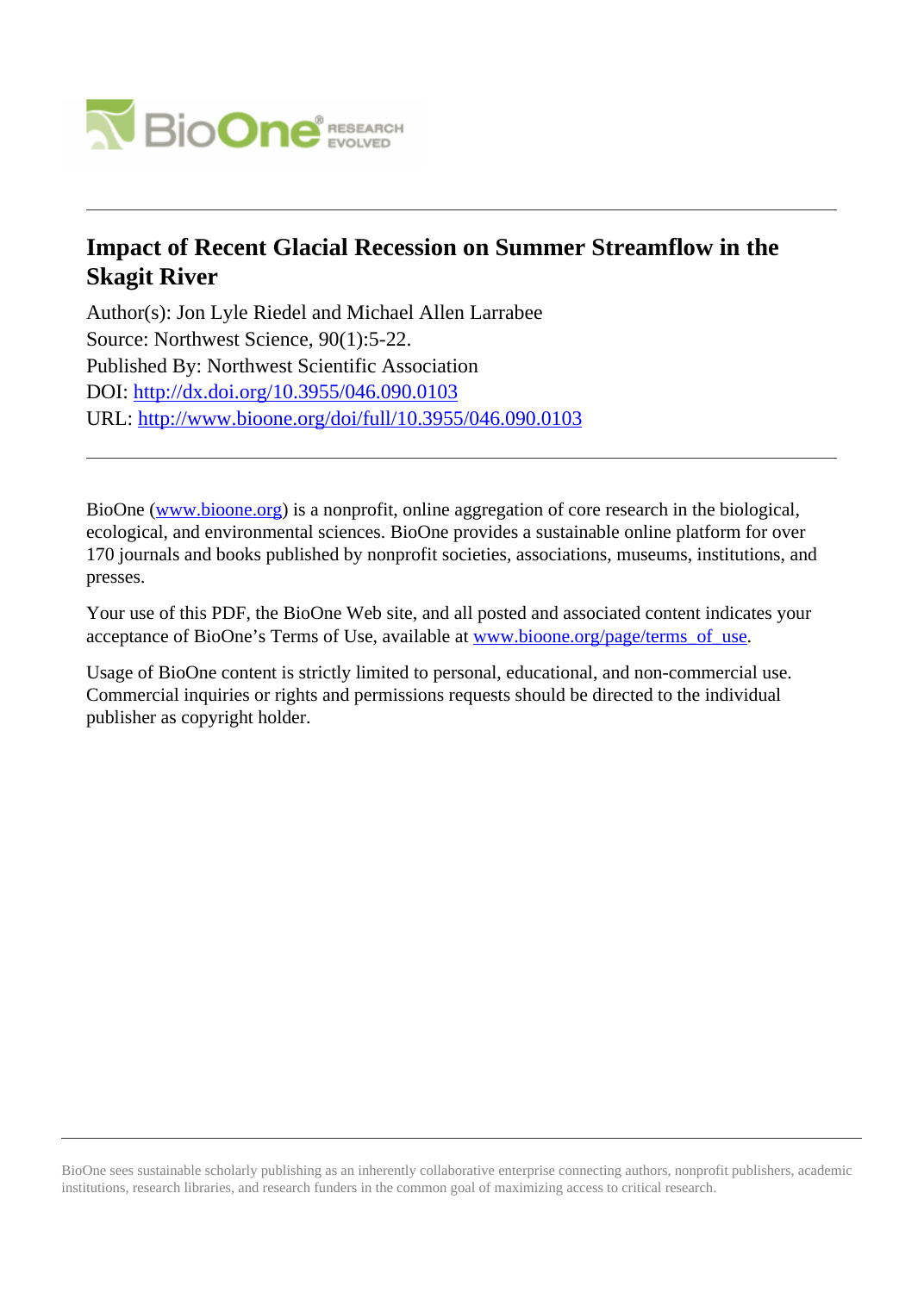**Jon Lyle Riedel**1 and **Michael Allen Larrabee**, US National Park Service, North Cascades National Park, 810 State Route 20, Sedro-Woolley, Washington 98284

# **Impact of Recent Glacial Recession on Summer Streamflow in the Skagit River**

#### **Abstract**

Skagit River watershed is the largest draining into Puget Sound and has the most extensive glacial cover of any basin > 5,000 km2 in the US outside of Alaska. We examined the importance of these glaciers to the basin's summer water balance using an empirical approach. In 1959 approximately 396 glaciers covered  $170.23 \pm 8.50$  km<sup>2</sup> of the basin. Since then, combined glacier area has decreased by  $32.02 \pm 1.60$  km<sup>2</sup> (- 19%), with most of the loss between elevations of 1600 m and 2100 m. Fifty years ago surface melting of snow, firn, and ice from Skagit glaciers provided from  $0.440 \pm 0.055$  to  $0.742 \pm 0.093$  km<sup>3</sup> of water in summer (May through September) to the Skagit River at Concrete. Today, the surface melt component has decreased (-  $24\% \pm 9\%$ ) and now ranges from 0.333  $\pm$  0.042 km<sup>3</sup> of water in cool-wet years to 0.559  $\pm$  $0.070$  km<sup>3</sup> in warm-dry years. Surface melt from the remaining glaciers continues to provide 6–12% of the river's total summer runoff, and roughly twice that fraction during August and September. Cold glacial meltwater is concentrated in tributaries Thunder Creek, White Chuck River, Suiattle River, Baker River, and Cascade River. Between 1959 and 2009 average cumulative annual mass balance of five monitored glaciers was  $-20.35 \pm 3.63$  m water equivalent. This has resulted in glacial water volume loss of  $3.01 \pm 0.69$  km<sup>3</sup> basin-wide, representing the elimination of  $\sim 100$  years of fresh water supply for Skagit County at the current rate of consumption.

**Keywords:** glacier, meltwater, Skagit River

#### **Introduction**

Skagit River is Puget Sound's largest watershed, and drains the North Cascades Range, a region with 2500 m of local relief and snowfall that exceeds 28 m (Figure 1; NOAA 1999). Fifty years ago these mountains contained 756 glaciers that provided roughly  $0.8 \text{ km}^3$  to summer streamflow (Post et al.1971). Glacial meltwater is valuable because it is cold and has a high concentration of fine sediment including nutrients such as phosphorous and iron (Schroth et al. 2011). Glaciers thereby influence the temperature, water quality, and geochemistry of the river and Puget Sound. Glacial meltwater is also significant because it sustains streamflow late in the summer (Fountain and Tangborn 1985), imparting stability to aquatic ecosystems, a hydroelectric industry, and municipal and agricultural water supplies. Supplementing base flow on the Skagit River is critical during the dry summer and particularly during El Nino years and the warm phase of the Pacific Decadal Oscillation

<sup>1</sup>Author to whom correspondence should be addressed. Email: Jon\_Riedel@nps.gov

when snowfall is below average (McCabe and Fountain 1995, Bitz and Battisti 1999, Brown et al. 2005). Indeed, the presence of glaciers in the Skagit may be why it hosts all five native species of Pacific salmon (Wydoski and Whitney 2003).

Glaciers in the North Cascades have been significantly diminished since the Post et al. (1971) inventory (Pelto and Riedel 2001, Granshaw and Fountain 2006, Brown 2011, Dick 2013). Josberger et al. (2007) concluded that glacier volume declined due to a decrease in winter snow accumulation and an increase in melting during longer diurnal and seasonal melt periods. In nearby British Columbia, Stahl and Moore (2006) found statistically significant changes in streamflow due to the loss of glaciers since 1966 in basins with a similar amount of glacial cover as the Skagit (2.4% glacierized).

Given the importance of glacial meltwater to the Skagit River and Puget Sound, and abundant evidence of significant recent changes in glaciers and streamflow in this region, we assessed changes in glacial extent, runoff, and volume from 1959–2009 in the Skagit River basin and several of its main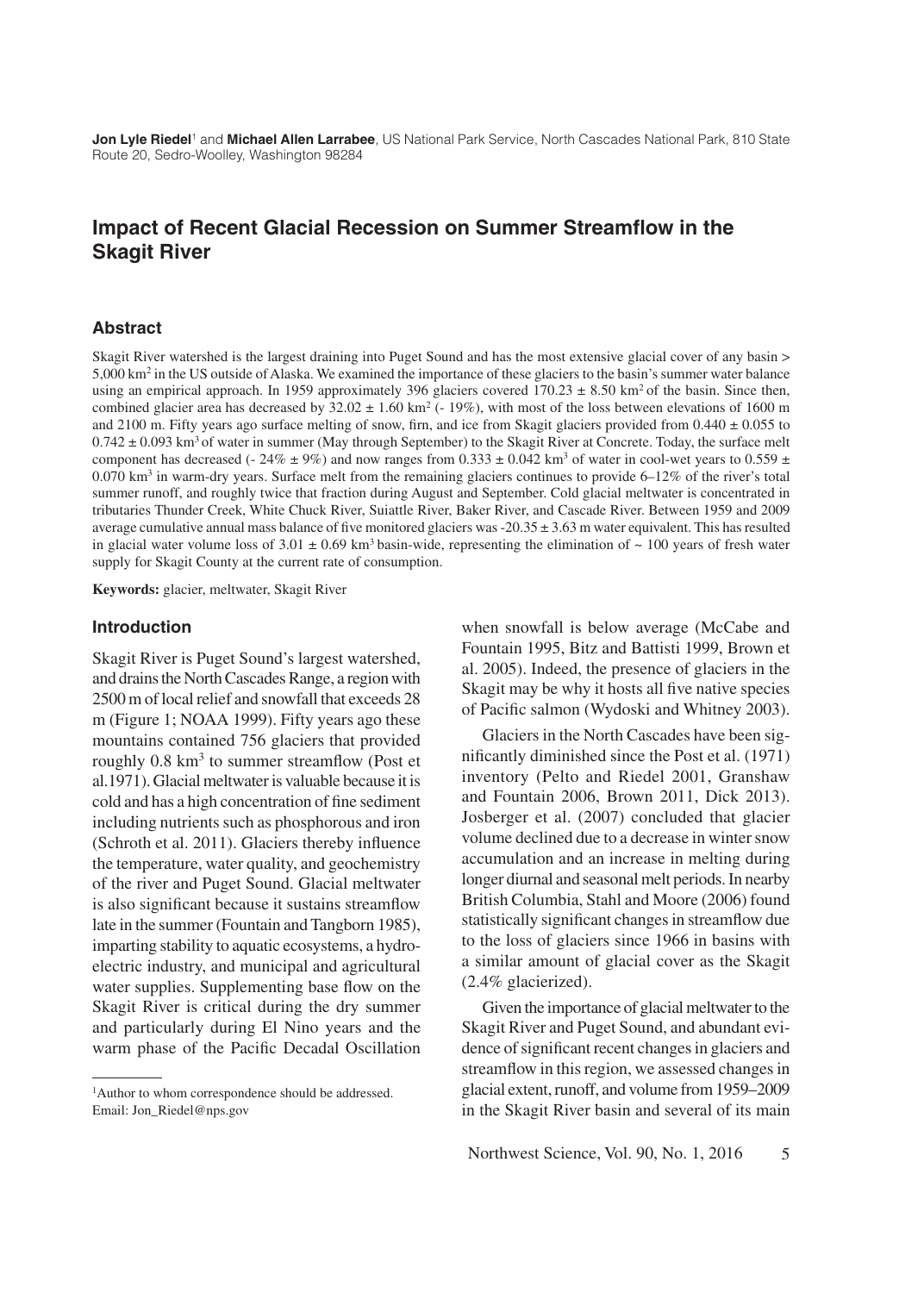

Figure 1. Location of the Skagit River watershed in the Pacific Northwest.

tributaries. We used an empirical model based on surface mass balance observations on five glaciers in and near the watershed and glacial hypsometry based on a 10 m digital elevation model (DEM) to determine the magnitude and range of the glacial component of the river's summer surface water balance.

#### **Methods**

#### Study Area

Skagit River drains about 8000 km2 of the rugged North Cascades mountains, where the bedrock is highly variable, but is composed mainly of metamorphic and igneous rocks (Tabor and Haugerud 1999). The upper part of the basin from the Cascade River mouth to the east shore of Ross Lake is known as the Crystalline Core because it is composed primarily of gneiss and granite (Figure 2). West of the Cascade River mouth, the basin is dominated by weaker metamorphic rocks schist and phyllite, and volcanic rocks from Mount Baker (3285 m) and Glacier Peak (3213 m). Multiple Pleistocene ice ages brought both extensive alpine and continental styles of glaciation to the Skagit watershed and created the present drainage pattern and topography with 2500 m of local relief.

The watershed is defined by three main regional hydrologic divides that have a strong influence on climate and glacier distribution: the Pacific, North Cascades, and Skagit crests (Figure 2; Riedel et al. 2007). Trending northwest through the center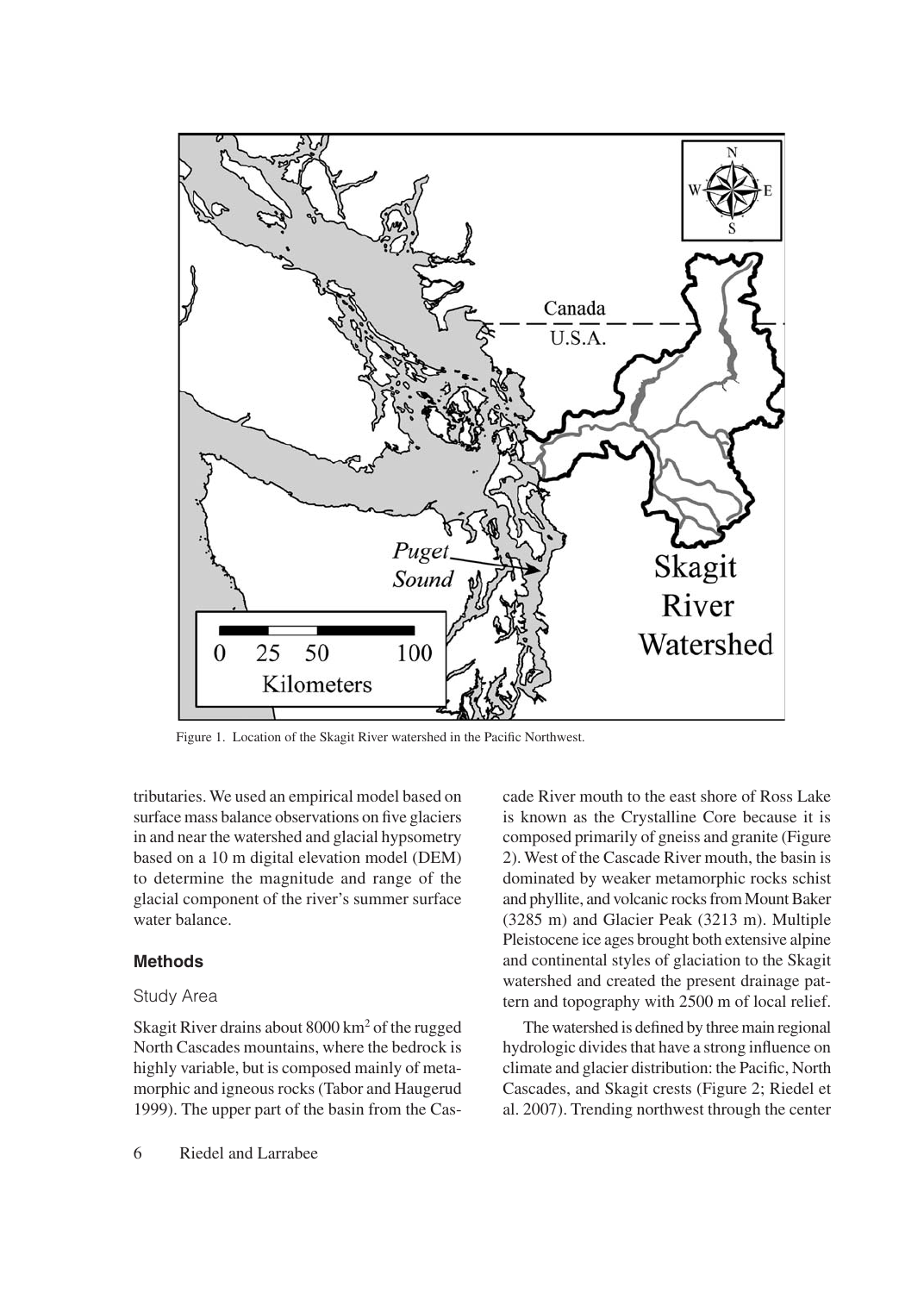

Figure 2. Skagit River watershed on 90m DEM base, showing major hydrologic divides as described by Riedel et al. 2007. Glaciers discussed in the text are underlined. Strreamflow gaging stations on the Skagit River at Concrete (C), and on tributaries Sauk (S) and Baker (B) rivers.

Skagit Glacial Change and Runoff 7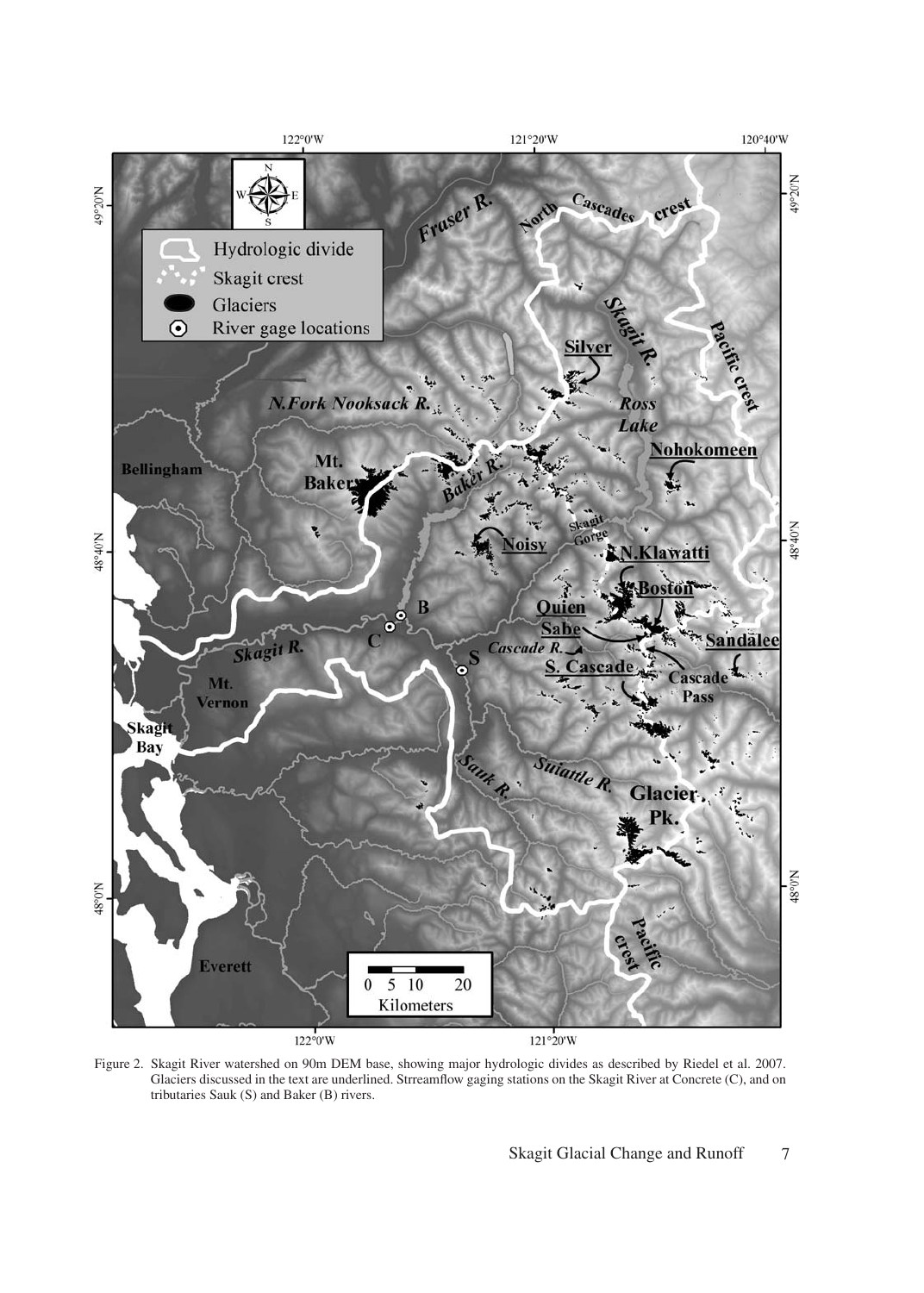of the watershed is the Skagit crest, which once divided the Skagit into separate Puget Sound and Fraser River bound streams. Continental glaciation breached this divide at Skagit Gorge, and resulted in the capture of the upper Skagit by the westbound lower Skagit, adding significantly to the basin's size (Riedel et al. 2007, Simon-Labric et al. 2014). Skagit crest is breached only at Skagit Gorge, and remains a key hydrologic divide within the watershed, capturing moisture that otherwise would reach the Pacific crest downwind.

Highland climate in the North Cascades is influenced by both maritime climate on the west and continental climate on the east. Strong gradients of temperature and precipitation occur with distance east from the Pacific Ocean and higher elevation (Mass 2008). The western slopes of the North Cascades are among the wettest temperate mountains on earth, with mean annual precipitation exceeding 6 m on some peaks (Davey et al. 2006). Nearly 75% of the precipitation falls as snow at the altitude of glaciers between October 1 and March 1 (Franklin and Dyrness, 1974). Accumulation ranges from four-to-nine meters of water equivalent (w.e.) on four western glaciers, where it is typically 20–30% higher than it is in the eastern part of Skagit basin (Riedel and Larrabee 2011). Lower snowfall and warmer summer temperatures cause the mean glacier elevation to rise 7 m/km from west to east with increased aridity across the North Cascades (Post et al. 1971).

Air temperature also varies systematically with distance east and elevation. East of Concrete, climate becomes more continental, with ever greater temperature extremes and more of the precipitation falling as snow. Mean annual temperature rises from valley floors at 4.7 °C/km, but lapse rates vary from west (maritime climate) to east (continental), and with aspect and season (Porter 1977, Minder et al. 2010).

In 1959, the largest glaciers in the watershed were found along the Pacific crest south of Cascade Pass, along the Skagit crest north of Cascade Pass, on Mount Baker (17.2 km2), and on Glacier Peak (15.2 km2; Figure 2; Post et al. 1971). Boston Glacier, at the headwaters of Thunder Creek on the Pacific crest, was the largest in the watershed

at 7 km2 , and there were nine other glaciers greater than 3 km2. Moisture penetrates deeply into the mountains through Skagit Gorge, as illustrated by the unusually large size of Nohokomeen Glacier  $(1.8 \text{ km}^2)$ , located well east of the Skagit crest on Jack Mountain. Skagit River has an average daily flow of 0.038 km<sup>3</sup> at Mount Vernon (Figure 2; Drost and Lombard 1978). The river's headwaters rise in southern British Columbia, and its largest tributaries enter in the lower half of the watershed and include the Sauk (1896 km<sup>2</sup>) and Baker (770 km<sup>2</sup>) rivers.

# Data

Data used in this study includes basin-wide measurement of glacial extent in 1959 and 2009, a 10 m DEM, seasonal surface mass balance observations on five glaciers, and basin runoff at three gaging stations operated by the US Geological Survey (USGS; Figure 2). Glacial extent in 1959 was obtained from two sources, including a landmark baseline inventory of glaciers in the North Cascades and digital copies of 1:24,000 scale topographic maps. Post et al. (1971) counted all perennial ice bodies larger than 0.1 km2 and measured the area of individual glaciers on 1:38,000 scale topographic base maps. This inventory was aided by the use of oblique aerial photographs and on-site observations. Since the Post et al. (1971) inventory did not develop digital glacier outlines, we used digital copies of 1:24,000 scale topographic maps published by the USGS in 1982. The 10 m DEM was produced as part of the National Elevation Dataset and was based on the same ortho-photographs taken in the late 1950s (herein referred to as 1959).

Individual glacier outlines in 2009 were initially determined by Dick (2013) for the North Cascades region based mainly on 2006 and 2009 National Agricultural Imagery Program (NAIP) ortho-photographs with a horizontal resolution of ± 1 m. We focused on the 2009 NAIP imagery, field visits, and 1:12,000 scale stereo-photographs to re-examine these glacier outlines and create a new geospatial dataset for the Skagit Watershed. The 2009 images were more useful because it was an extremely negative balance year that fol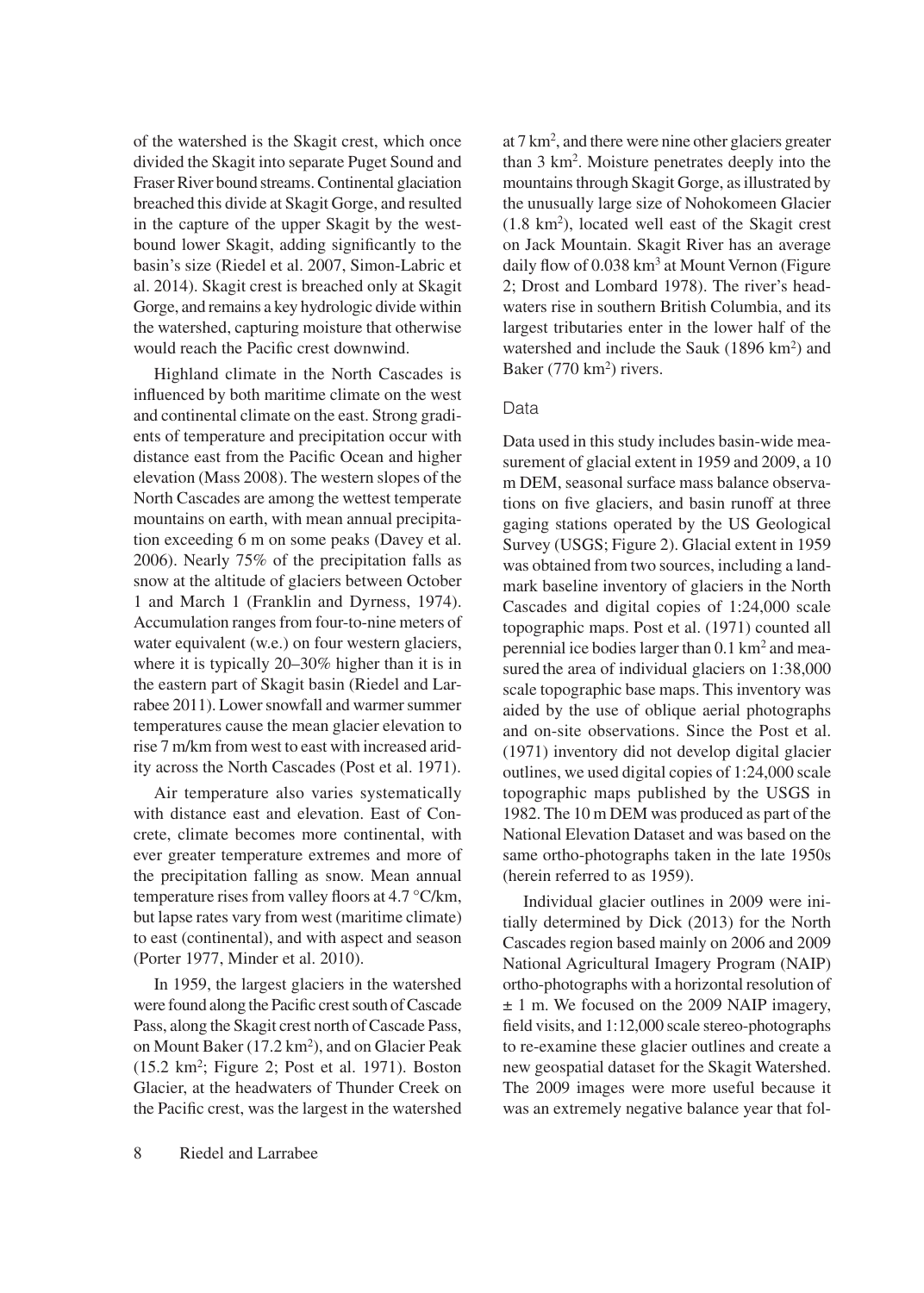lowed seven consecutive negative years (Riedel and Larrabee 2011), allowing for more accurate identification of glacier margins. Modern outlines for the large glaciers on Mount Baker were compiled by Brown (2011) from the 2006 NAIP imagery, oblique air photographs, and site visits.

Seasonal mass balance observations were made by the USGS and the US National Park Service (NPS) on five glaciers in and near the watershed (Figure 2). Glacial mass balance terms follow Cogley et al. (2011). The methods used at all five glaciers follow a stratigraphic system where measurements were made on a water year basis at times of successive minimum (late September) and maximum (late April) balances (Mayo et al.1972, Ostrem and Bruggeman 1991). Methods are described further by Riedel et al. (2008) for North Klawatti, Silver, Noisy, and Sandalee glaciers (Figure 2). Krimmel (1996), Bidlake et al. (2010) and Josberger et al. (2007) provide summaries of data collected at South Cascade Glacier. Monitoring by the USGS began in 1957 (Meier 1958), while the NPS monitoring of the other four glaciers has been continuous since 1993 for three glaciers and since 1995 for Sandalee Glacier. Granshaw (2001) extended the mass balance record for these glaciers from 1993 back to 1959 by scaling with the cumulative balance of South Cascade Glacier and geodetic estimates of volume change.

# Data Analysis

We used the Post et al. (1971) tabular data to assess atypical changes in size of individual glaciers and as a check on our 1959 glacial extent. ArcGIS (10.2) was then used to determine glacial extent and area-altitude distributions (hypsometry) in 1959 and 2009. Glacial hypsometry at these times were obtained by overlaying glacier outlines on the 10 m DEM. ArcGIS was then used to determine glacierized area for the entire watershed in 50 m bins.

Glacial area in the bins was then multiplied by the surface melt from the monitored glaciers to estimate the magnitude and range in glacial runoff in 1959 and 2009 (Riedel et al. 2008). Summer melt on glaciers is strongly correlated

with streamflow in this region (Stahl and Moore 2006, O'Neel et al. 2014) and decreases at higher elevations. We used the summer balance at 18 melt stakes on four glaciers distributed across the basin to define a regional summer melt vs. elevation curve. Surface mass balance measurements do not account for other sources of runoff from the glaciers, including summer precipitation and internal and basal ablation (Cogley et al. 2011). Melt season precipitation is typically minimal in this region, and surface melt is thought to account for roughly 90% of total glacier runoff (Mayo 1992).

An exponential curve provided the best fit to the melt data and was used to determine the amount of surface melt above and below the stakes. Glacier surface melt at the midpoint elevation of the 50 m bins was multiplied by the area of the corresponding bin to determine the volume of meltwater produced. The value for each bin was then summed to estimate total glacial runoff for the Skagit and three sub-basins.

Meltwater curves for extreme melt seasons (i.e. cool-wet vs. warm-dry) were combined with the 1959 and 2009 glacial hypsometry to assess the range of glacier surface meltwater production at each time. We chose melt data for 2003 and 2010 to represent extremes in glacial runoff because surface melt varied significantly between these years  $($   $\sim$  1.5 m w.e. at a given point). The same melt curves were also used to determine melt from the 1959 hypsometry in the summers of 1963 and 1964 because only South Cascade Glacier was monitored in the basin before 1993. We assume the basin-wide glacial hypsometry did not change significantly from 1959 to 1964, and selected these years because they had extremes in summer balance at South Cascade Glacier (Josberger et al. 2007) and had similar summer positive degree-day values as 2003 and 2010.

The relative glacial surface meltwater contribution to total basin runoff during the summer melt season was based on a comparison of total streamflow measured at three USGS gaging stations on the Skagit River near Concrete and at the mouths of the Sauk and Baker rivers (Figure 2). The drainage area above the Concrete gage is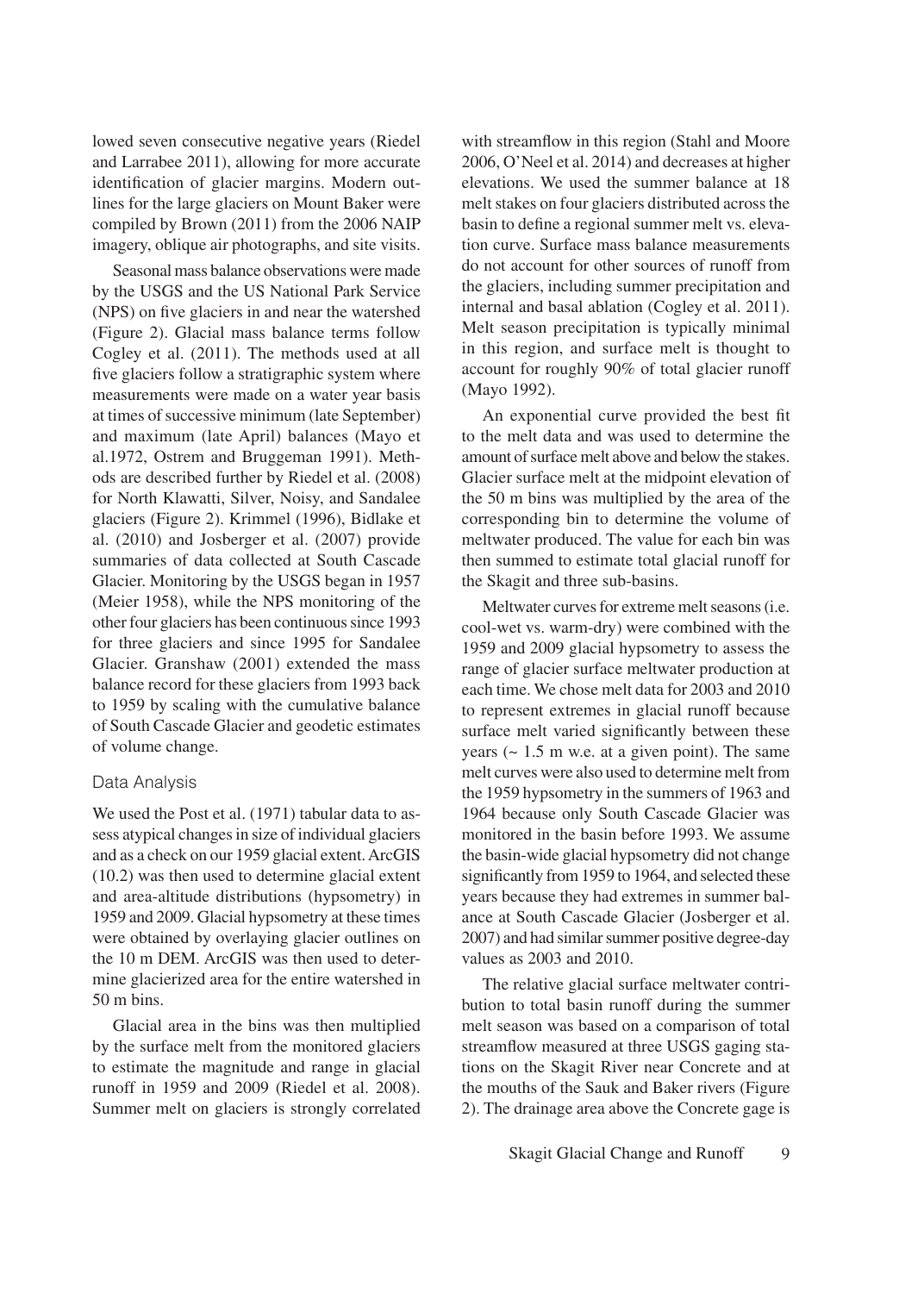about 7088 km2, or 89% of the watershed. There are no glaciers and few tributaries that enter downstream of this gage.

Our ability to determine the relative contribution of snow, firn, and ice phases to total glacial surface meltwater production by this approach was limited by a lack of stake melt data for the mid-summer period. An estimate of volume change was used to make a rough estimate of the 'fossil' ice fraction contributing to summer glacial runoff (i.e. water lost from long term storage). Volume of glacial ice lost from 1959 to 2009 was estimated by multiplying the average cumulative annual mass balance by the glacier area in 10 year increments starting in 1979. The volume from each 10 year period was then summed to determine total volume loss. We assume there was minimal change in glacier volume from 1959–1979 because the cumulative surface annual mass balance of the five monitored glaciers was near zero (Riedel and Larrabee 2011). We also assume that the loss of glacier area was linear between decades since there were no other measures of area basin-wide between 1959 and 2009.

### Errors

Historic and modern Skagit glacial surface meltwater volume estimates have several primary sources of measurement error: digitizing of glacier outlines, accuracy of the 10 m DEM, the hypsometry calculations with GIS, and the measure of surface melt at, above, and below the stakes. The uncertainty in glacier outlines includes random and systematic errors due to different human interpretation of the same imagery and the accuracy of the image. Our approach to calculating the area-altitude distribution of glaciers in 2009 using the 1959 DEM produces a slight over-estimate of glacier area at lower elevations because the DEM was not adjusted (lowered) for elevation changes associated with glacier recession and thinning. To assess this error we compared our 2009 hypsometry with data from the 2000 Shuttle Radar Topography Mission (SRTM) DEM.

Sources of error in the surface mass balance measurements were discussed in detail in Bidlake et al. (2010) and Riedel et al. (2008). Error in the measurement of summer melt (ablation) at the

stakes was due to stake sinking and to estimates of the density and depth of snow and ice. Melt below and above the stake array adds additional uncertainty to our surface melt runoff estimates that was generally larger during warm summers. Assuming that the slope and position of the melt curves in the 1960s were similar to those from the 2000s introduces an unknown error that we qualitatively assessed by comparison of positive degree days (base 0°C) for the four years.

The estimate of total glacial ice volume lost from 1959–2009 has several sources of uncertainty, including errors in the measurement of glacier area change and cumulative annual mass balance. Surface mass balance measurements can significantly underestimate volume changes on temperate alpine glaciers if base maps used to integrate point (stake) measurements were not adjusted for surface elevation and glacier area changes. On South Cascade Glacier, this amounted to an estimate of cumulative annual mass balance that was 16% too positive in 27 years (Elsberg et al. 2001). Huss et al. (2009) note that for some glaciers surface mass balance measurements agree well with geodetic measurements. Errors in the estimates of total glacier area include those from the 1:24,000 scale topographic maps and the 2009 NAIP images. Maps used to reconstruct the mass balance of four glaciers from 1959 to 1992, and errors in the maps used to correct for bias in the surface measurements also add uncertainty.

# **Results and Discussion**

# Glacierized Area

Combined area of all Skagit Watershed glaciers larger than 0.1 km<sup>2</sup> in 1959 was  $166.9 \pm 8.3$  km<sup>2</sup> (Post et al. 1971; Table 1). The accuracy of this inventory was reported as 'excellent' (5% error) on 379 of the 396 glaciers identified in the Skagit basin, while the 17 glaciers with 'fair' accuracy accounted for only 3.2 km2 of the total glacierized area (< 2%). Our estimate based on the 1:24,000 scale map data from 1959 was  $170.2 \pm 8.5$  km<sup>2</sup>, but the difference with the Post et al. (1971) data was within the reported uncertainty for both data sets.

We estimate modern (2009) glacial cover in the Skagit basin at  $138.21 \pm 6.91$  km<sup>2</sup>, slightly less than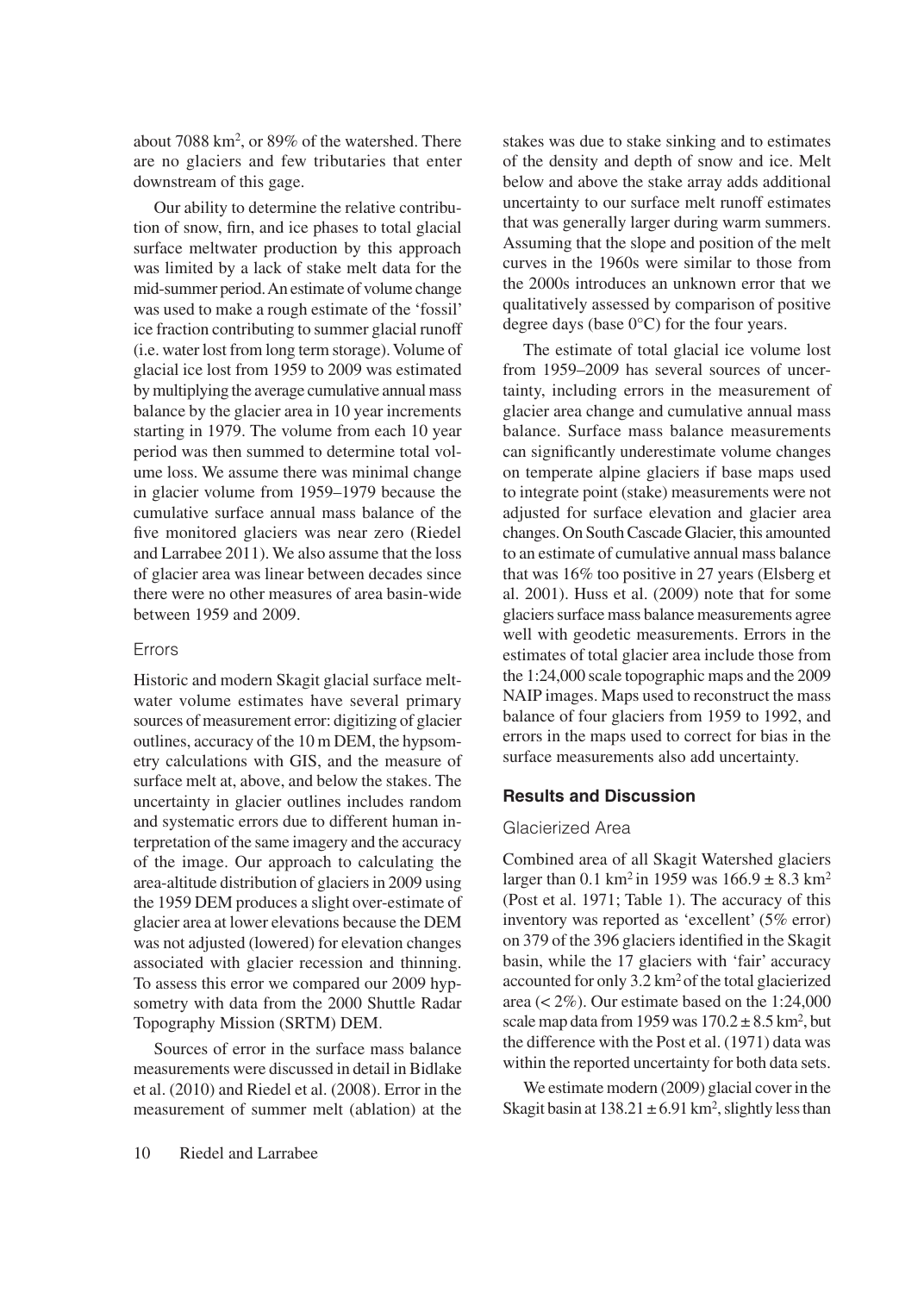|  | TABLE 1. Change in combined glaciated area 1959–2009 for Skagit watershed and select sub-basins. |  |  |  |
|--|--------------------------------------------------------------------------------------------------|--|--|--|
|  |                                                                                                  |  |  |  |

| basin                     | $1959$ (km <sup>2</sup> )* | $2009$ (km <sup>2</sup> ) <sup>#</sup> | change $(km2)$    | $%$ change  |
|---------------------------|----------------------------|----------------------------------------|-------------------|-------------|
| Skagit Total              | $170.23 \pm 8.51$          | $138.21 \pm 6.91$                      | $32.02 \pm 15.42$ | $-19 \pm 9$ |
| Cascade                   | $15.88 \pm 0.79$           | $13.12 \pm 0.66$                       | $2.76 \pm 1.45$   | $-17 \pm 9$ |
| Sauk                      | $38.88 \pm 1.94$           | $29.99 \pm 1.50$                       | $8.89 \pm 3.44$   | $-23 \pm 9$ |
| Suiattle                  | $27.79 \pm 1.39$           | $22.66 \pm 1.13$                       | $5.13 \pm 2.52$   | $-18 \pm 9$ |
| Baker                     | $38.82 \pm 1.94$           | $31.56 \pm 1.58$                       | $7.26 \pm 3.52$   | $-19 \pm 9$ |
| Upper Skagit <sup>^</sup> | $48.86 \pm 2.44$           | $40.09 \pm 2.00$                       | $7.96 \pm 4.44$   | $-16 \pm 9$ |

\*Post et al. 1971. # Revised Dick, 2013. ^Above Cascade River.

identified by Dick (2013), but within the reported error of both surveys. The difference in digitized area was due to variable human interpretation of the same images that amount to an uncertainty of 2%. In a similar study in the Olympic Mountains, Riedel et al. (2015) estimated systematic error due to resolution of the NAIP images at 3%. Combined, systematic errors due to map resolution and debris/snow cover and errors due to human interpretation lead to an uncertainty in our 2009 combined glacier area of 5% (Table 1).

The number of glaciers in the Skagit basin larger than 0.1 km2 declined from 396 in 1959 to 377 in 2009. Today, the Skagit watershed contains hanging and cirque glaciers, two small ice caps on Glacier Peak and Mount Baker, and an ice field southwest of North Klawatti Glacier (Figure 2). Boston Glacier, the largest in the watershed, shrunk from 7.00 to  $6.11 \text{ km}^2$  since 1959. Nine glaciers that appeared to have grown based on comparison of the two data sets either actually got smaller (the three largest glaciers) or had positive area changes that were less than the 5% measurement error. In the case of the three largest glaciers, outlines on the 1959 DEM were inaccurate. For example, Quien Sabe Glacier (Figure 2) had an area of 0.67 km<sup>2</sup> on the 1959 map and  $0.77 \text{ km}^2$  in 2009. When the glacier outlines were examined, it was clear that a large part of the glacier was missed on the 1959 map because it was obscured by snow. This interpretation was confirmed when noting that Post et al. (1971) listed the area of this glacier at 0.9  $km^2$  (i.e. it shrunk by 0.23 km<sup>2</sup> from 1959–2009).

Combined glacial extent in the Skagit basin decreased by  $32.02 \pm 14.42 \text{ km}^2$  (- 19%) between 1959 and 2009. The uncertainty in this estimate was

large because it includes the error from the 1959 and the 2009 data. There was a tendency toward less glacier area loss in more eastern parts of the Skagit basin (Table 1; Figure 2). Cascade River and the upper Skagit basin lost  $17 \pm 9\%$ , whereas farther west the Sauk watershed lost  $23 \pm 9\%$ . This pattern may reflect the fact that glaciers in the east were already restricted to high elevations above mean winter freezing lines in a colder continental climate. These glaciers also tend to have northern aspects that provide topographic shading.

Bolch et al. (2010) reported a decline of combined glacier area of 10% in the southern Coast Mountains of British Columbia, and 20% on Vancouver Island between 1985 and 2005. Riedel et al. (2015) observed a 34% decline in glacier area between 1980 and 2009 on the Olympic Peninsula. Although these other regional studies analyzed records that were 20–25 years shorter than in the Skagit, cumulative glacier annual mass balance was generally neutral to positive between 1959 and 1979 (Rasmussen and Conway 2001, Josberger et al. 2007). Therefore, glacier margins may not have changed significantly in the first part of our record, making it more comparable to other regional compilations.

O'Neal et al. (2015) used the same 2006 and 2009 NAIP images as we did to assess changes in the extent of 742 glaciers in the North Cascades, including those in the Skagit watershed. They found that 38% of the glaciers had gotten smaller, but that no statistically significant trend could be identified in the size of half the glaciers. Reliance on the 2006 NAIP images limited their ability to accurately digitize glacier margins in many cases because of snow that persisted on the landscape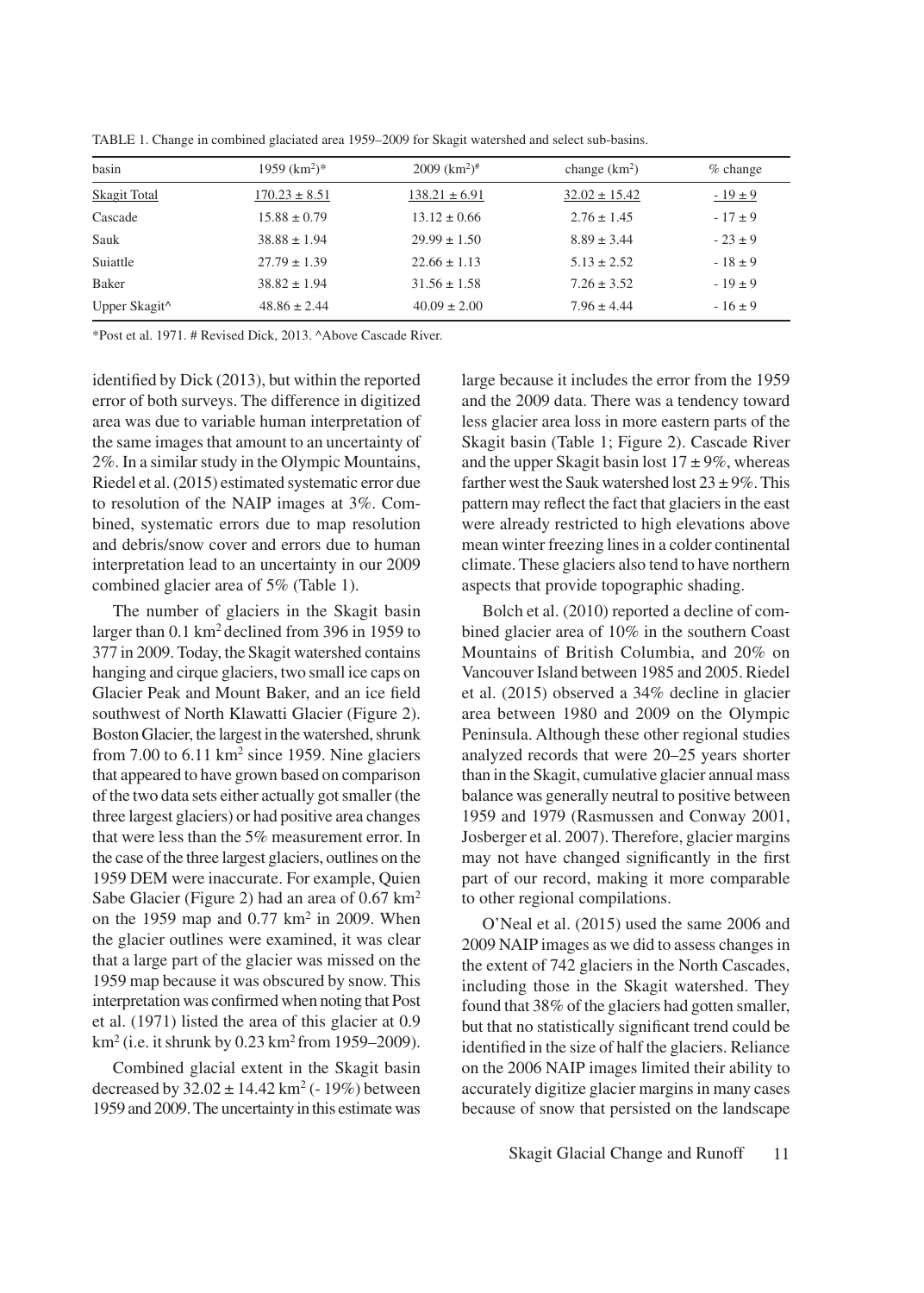

Figure 3. Glacial hypsometry changes 1959–2009 in Skagit watershed. Dashed line denotes Shuttle Radar Topography Mission (SRTM) data obtained in 2000.

late into the summer. Our use of oblique photos and focus on the 2009 NAIP images allowed us to provide greater accuracy on many of the glaciers where they could not identify a change.

#### Glacial Hypsometry

Glacial area-altitude distributions in 1959 and 2009 are shown in Figure 3, with the Shuttle Radar Topography Mission (SRTM) data for comparison. The glacial hypsometry derived from the 2009 glacier outlines was very similar to the SRTM data, but our GIS approach tended to overestimate glacier area in the bins above 2100 m and underestimate it at lower elevation bins. We did not use the SRTM data because it was acquired in February, when several meters of snow covered North Cascade glaciers and because it was taken nine years earlier than the 2009 NAIP images, and missed several significantly negative mass balance years.

The largest loss of glacial cover occurred between 1750 and 2150 m elevation, where cirques comprise 15% of the high-elevation landscape in the North Cascades (Riedel and Probala 2005). Below 1650 m, the area loss by bin decreased steadily to a few tenths of a square kilometer. Factors that limit melt at the lowest elevations include valley orientation, debris-covered ice (mainly on Glacier Peak and Mount Baker), and shading of glacier termini in deep canyons. As expected, relatively little loss of glacier area occurred above 2200 m (Figure 3), which is slightly above the average equilibrium line altitude of glaciers monitored in the region (Osborn et al. 2012).

# Glacial Mass Balance

The summer, winter, and annual mass balances of four glaciers that we monitor in the North Cascades are shown in Figure 4 (Riedel and Larrabee 2011). We do not include mass balance data collected after 2009 in our estimate of glacial runoff because of significant changes after the NAIP images were taken. Winter, summer, and annual surface mass balance measurement errors for the four NPSmonitored glaciers, averaged over the period of record, were  $\pm 0.22$ ,  $\pm 0.29$ , and  $\pm 0.35$  m w.e., respectively (Riedel and Larrabee 2011). Box plots in Figure 5 show that differences in mass balance between the glaciers were close to these errors, but the data illustrate variability due to hypsometry, aspect, and distance from the Pacific Ocean. For example, Silver and Sandalee glaciers have less-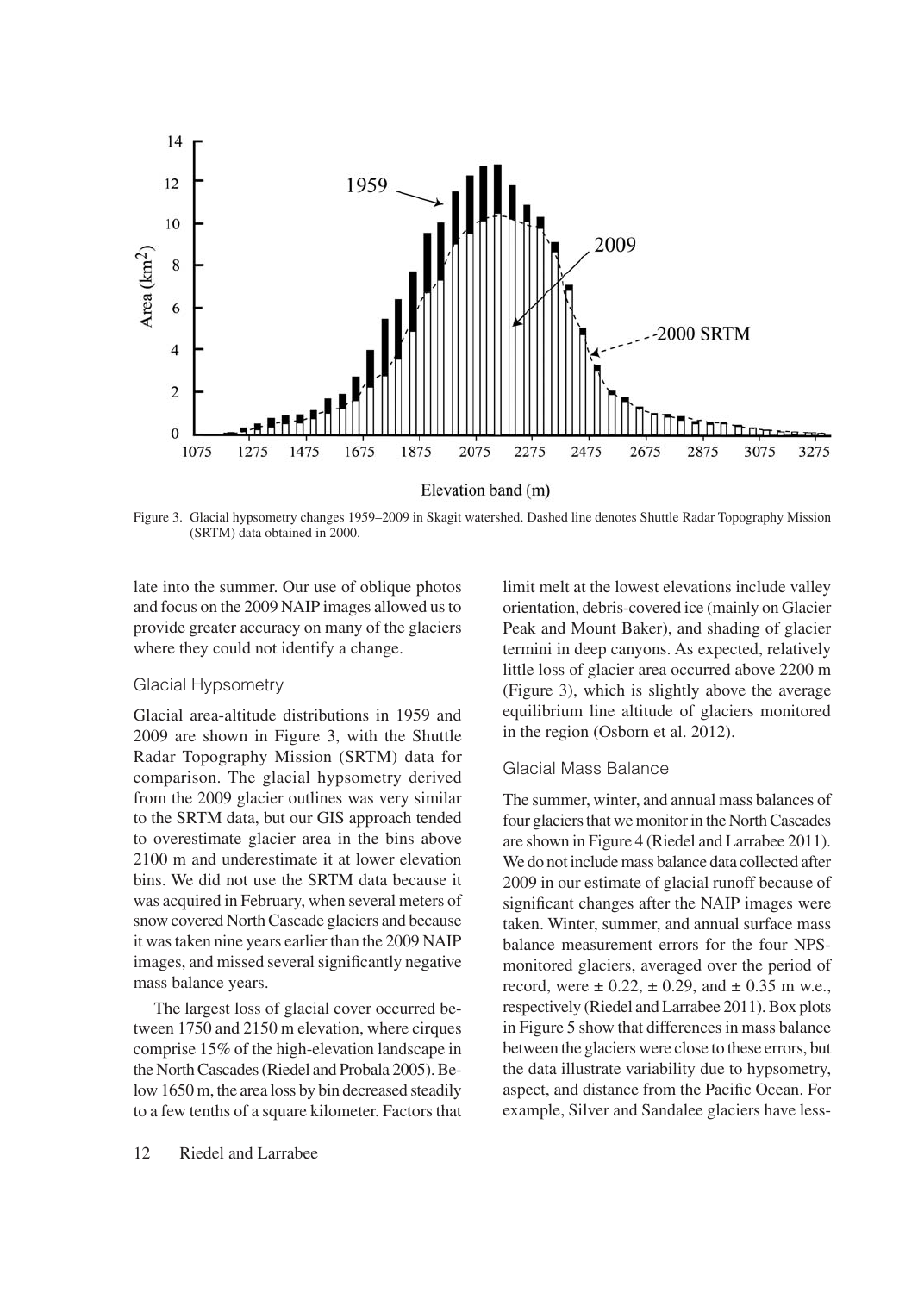

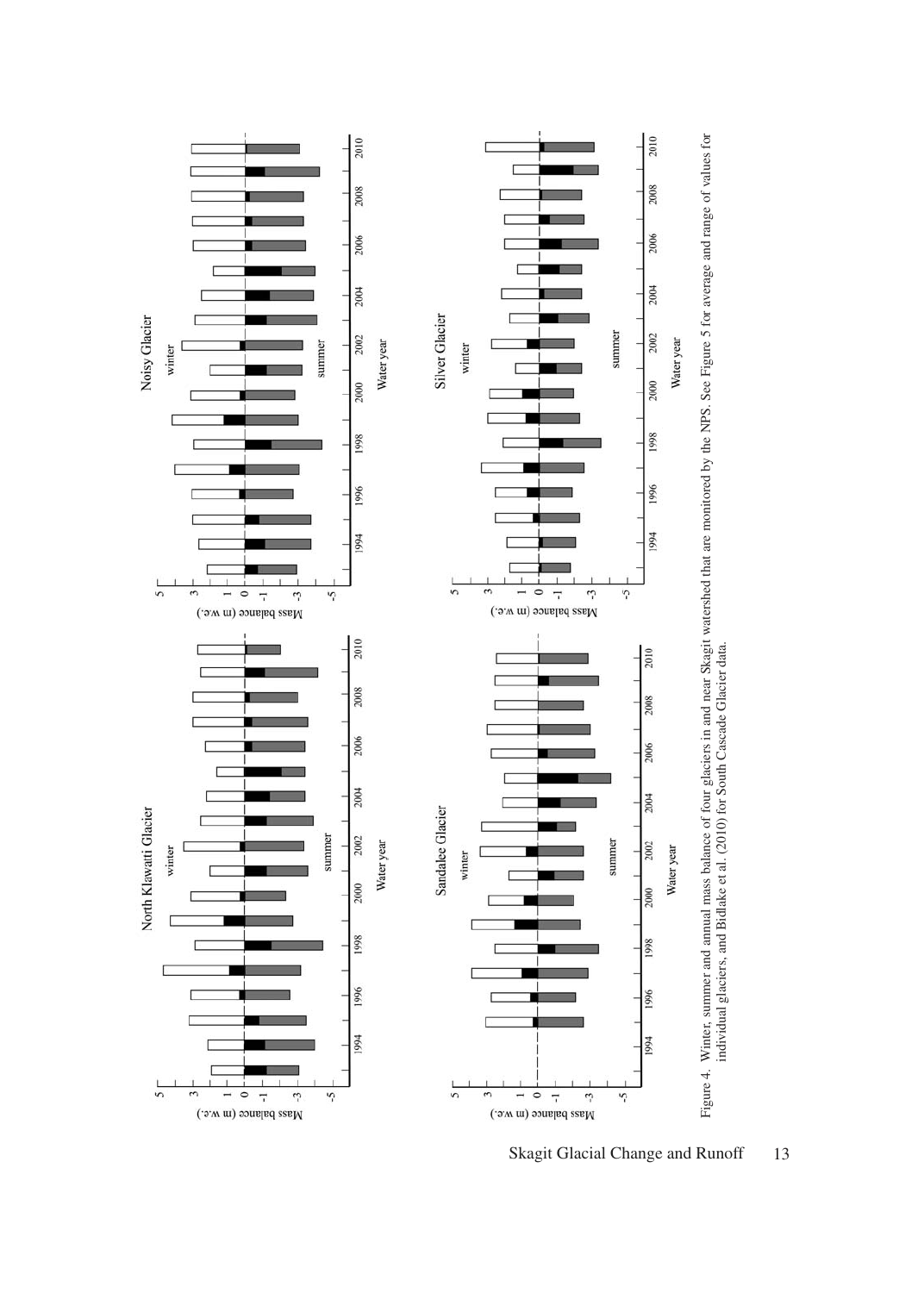

Figure 5. Box plots of surface mass balance measurements on four glaciers in and near the Skagit basin from 1993 to 2013 (A-Noisy, B- Silver, C-N. Klawatti, D-Sandalee). Dark horizontal lines represent average balance, boxes represent the interquartile range (25 to 75th percentiles), and dashed lines are 5–95 percentile range of values.

negative average annual mass balances because they are located in a more continental climate, have north aspects, and are at higher elevations. As a result they get more of their precipitation as snow (higher winter accumulation) and have less summer melting. Noisy Glacier has a relatively high average annual mass balance for a glacier with a midpoint elevation of 1707 m because it gets additional winter accumulation from wind and avalanche deposition of snow from adjacent mountain slopes.

All five monitored glaciers had significantly negative cumulative annual mass balance from 1959–2009 (Figure 6; Bidlake et al. 2010). From 1959 to 1979 the balance of all five glaciers was essentially neutral, and negative from 1979 to 2009. South Cascade Glacier had a cumulative loss of about -30 m w.e. due to its low elevation (Josberger et al. 2007), while North Klawatti lost less (-10 m w.e.) because of its higher elevation, large snow avalanche accumulation, and shaded

aspect. North Klawatti Glacier had the least negative cumulative annual mass balance even though it had the most negative average annual mass balance because surface measurements were 10% more negative than the geodetically checked volume change from 1993–2006 (Figures 5 and 6; Riedel and Larrabee 2011). Potential reasons for the difference were that surface measurements miss large avalanche accumulation of snow on the south side of the glacier, and the maps used to correct the surface measurements for this glacier had large errors. Surface measurements on Silver and Sandalee glaciers were just the opposite, and were 16% and 14% too positive, respectively, from 1993–2006 (Riedel and Larrabee 2011). These values are comparable to the 17% overestimate of surface mass balance measured at South Cascade Glacier from 1970–1997 (Elsberg et al. 2001). Noisy Glacier required no adjustment to the mass balance measured on the surface. Net losses of volume from these glaciers is attributed to lower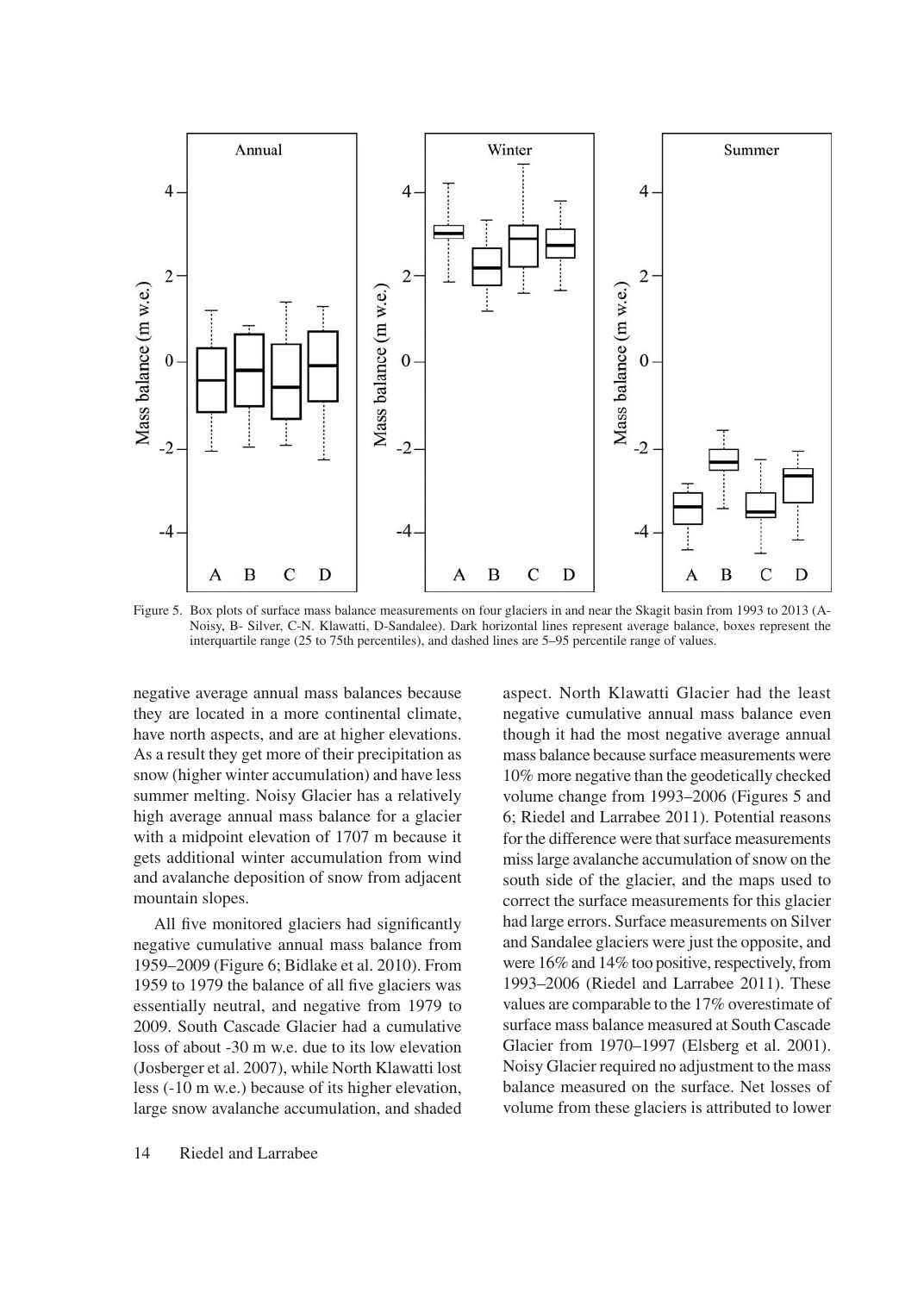

Figure 6. Cumulative annual surface mass balance of North Cascade glaciers 1959–2011. Mass balance reconstructed for four glaciers before 1998 by Granshaw (2001). See text for data sources.

winter accumulation since 1976 (McCabe and Fountain 1995), lengthening of the melt season (Moore et al. 2009), and higher summer and winter air temperatures (Rasmussen and Conway 2001, Josberger et al. 2007).

### Glacial Runoff

We refer to 'glacial runoff' specifically as the volume of meltwater derived from surface melt on all of the glaciers as measured at 18 sites on four glaciers (O'Neel et al. 2014). Our runoff estimates include snow melt on the glacier surface, as well as snow from previous winters (firn) and glacial ice. Most studies of glacial runoff focus on the ice melt component and assume that the contribution of snow and firn is minimal. While we do not focus on the relative contribution of each, we suggest that the snow and firn contribution should not be ignored since meltwater that arrives in June and early July is important during extended periods of low winter precipitation and/or high spring air temperatures. Further, even late in the melt

season glacial runoff is typically a mix of snow, firn, and ice. Snow melt from a glacier's surface is also delayed in comparison to that of adjacent mountains slopes because glaciers benefit from cold-air pooling in cirques and create their own microclimates. Glaciers also absorb early season surface meltwater, and internal storage can delay its release by a month or more (Fountain and Tangborn 1985). In the case of firn, melt is delayed by a year or more.

Water years 1963 and 1964 were chosen to determine changes in glacial runoff from the 1959 glacial hypsometry, while 2003 and 2010 were selected to represent conditions a half-century later. These years were chosen because they represented extreme summer mass balance conditions and therefore glacial runoff (Figure 4; Josberger et al. 2007, Riedel and Larrabee 2011). Elevation vs. melt curves for 2003 and 2010 shown in Figure 7 were based on data from 18 melt stakes on four glaciers distributed across the basin, and indicate that summer 2003 had approximately one meter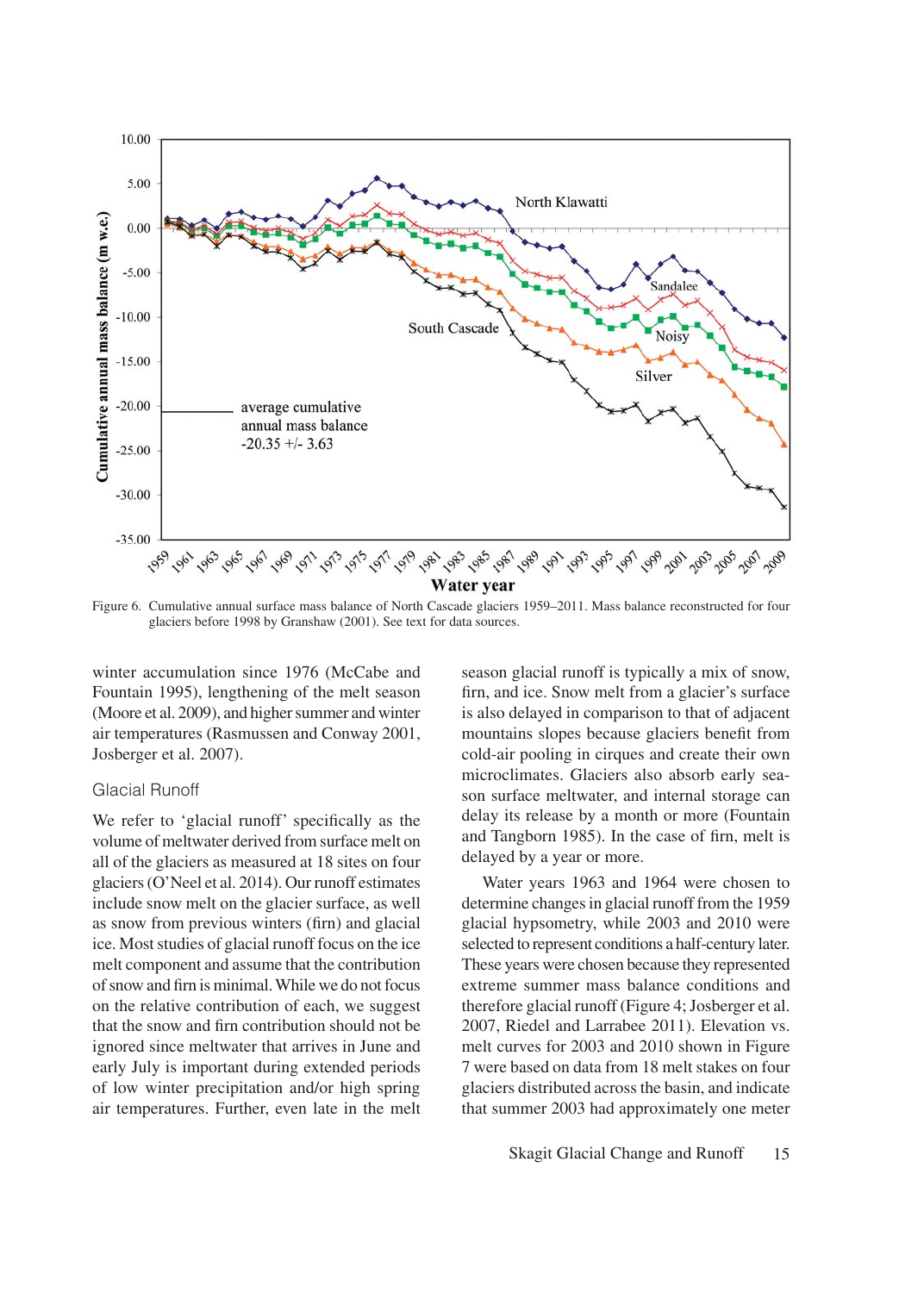

Figure 7. Total summer (May–September) glacial surface melt at 18 stakes on four glaciers by elevation. Curves for cool-wet (2010—top) and warm-dry (2003) water years, and melt units are meters water equivalent.

more melt at all elevations. Change in elevation was strongly correlated with the amount of surface melt in both low ( $r^2$  = 0.85) and high melt years  $(r^2 = 0.87;$  Figure 7).

The melt curves for 2003 and 2010 were assumed to be representative of the surface melt vs. elevation relationship for 1963 and 1964. This assumption was tested by comparing the sum of positive degree days (PDD base 0 °C) between the high glacial melt years (1963 and 2003) and the low melt years (1964 and 2010; Table 2). In both cases PDD values for high melt years were greater than low melt years, but summer 1964 had a PDD value 319 °C less than 2010. Summer 2010 was chosen to represent a low runoff year, yet the PDD value was only 86 °C less than the high runoff year 1963.

Fifty years ago glaciers produced substantial amounts of meltwater for the Skagit River, even though they covered only 2.4% of the watershed above Concrete (Table 2). In 1964, a water year with relatively cool, wet weather, the Skagit's glaciers produced approximately  $0.440 \pm 0.055$ km3 of water during the summer melt season (Table 2). This represented about 6.7% of the total river discharge over the same period at the Concrete

gage (Figure 2). In contrast, the previous summer of 1963 had warmer and drier weather that produced  $0.742 \pm 0.093$  km<sup>3</sup> of glacial surface meltwater. The 1964 glacial runoff estimate was high because we used a melt curve from a summer with 300 fewer positive degree days.

Errors from measurement of surface melt and hypsometry influenced our estimate of glacial runoff. Error in summer melt measurement averages  $\pm$  0.29 m w.e. on the four NPS glaciers from 1993–2011, or 6% of the melt at 2000 m elevation (Figure 7; Riedel and Larrabee 2011). Measurement of glacial areaaltitude distribution in the basin includes error in the estimate of area (5%) and the DEM (1.5%; Fountain and Granshaw 2006), resulting in

a total error in our runoff model of 12.5%. Melt below the elevation of the melt stake array adds additional uncertainty to our glacial surface melt runoff estimates (Figures 3 and 7). There was only 14.72 km2 of glacierized area below 1700 m in 1959 (9% of total), and 8.84 km2 (6%) in 2009. Significant glacial cover occurs above the highest melt stake near 2500 m, but relatively little melting occurs at these elevations (Figures 3 and 7). Post et al. (1971) estimated glaciers provided 0.8 km3 of melt water to the streams of the North Cascades region each summer, an area more than twice as large and with roughly twice the number of glaciers as the Skagit watershed. Drost and Lombard (1978), suggested that glaciers provided about 0.061 km<sup>3</sup> to Skagit streamflow each year, based on a contribution of roughly 4.5 million m3 for every square kilometer of glaciated terrain. Our estimates (Table 2) for 1963 and 1964 are in the range of Post et al. (1971), but are about seven times higher than determined by Drost and Lombard (1978), who provided no explanation of how they determined glacier unit area runoff.

The loss of glaciers in the Skagit watershed in the last 50 years has cut deeply into summer base flow on the river. In the relatively warm, dry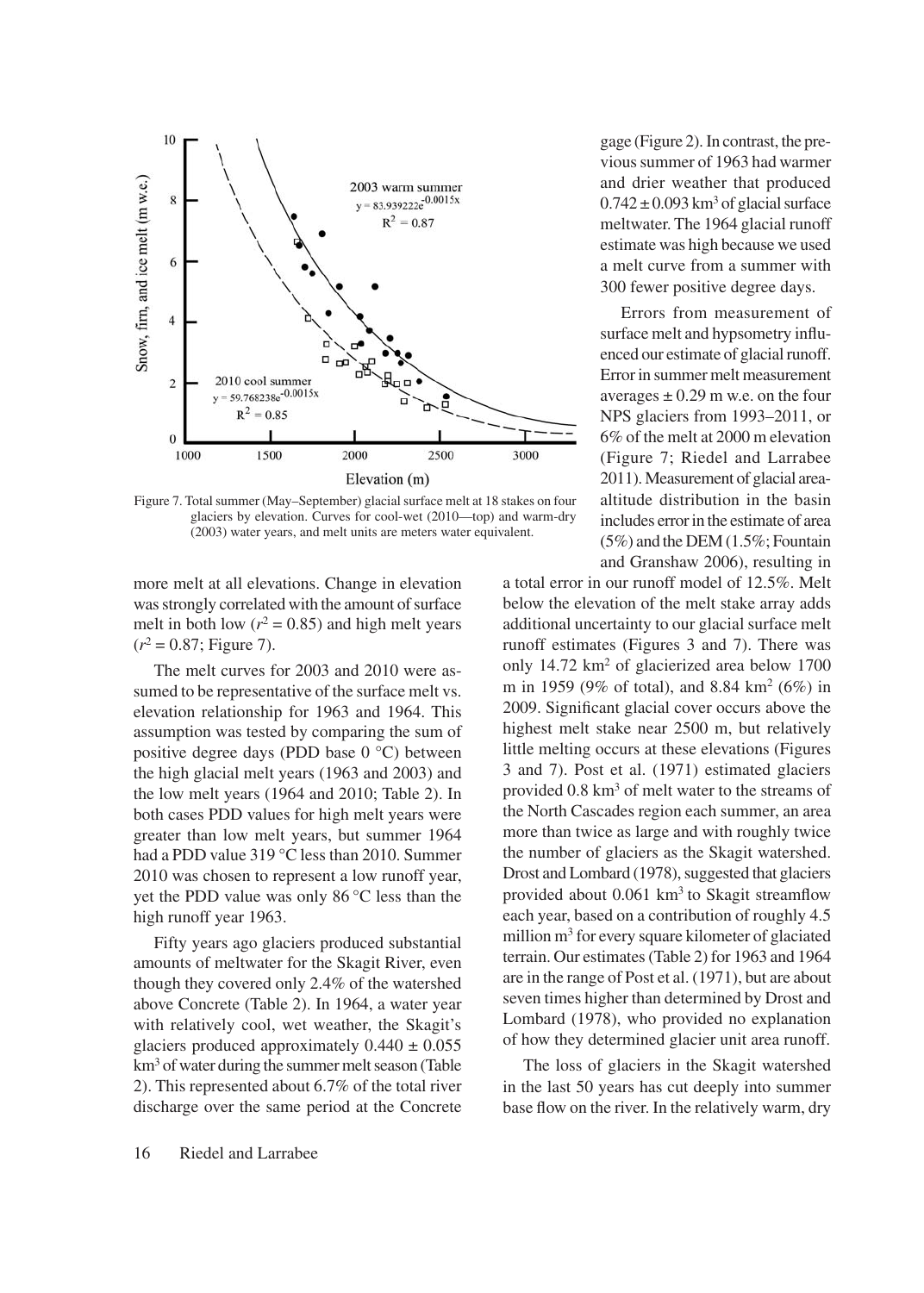TABLE 2. Range and magnitude in the volume  $(km<sup>3</sup>)$  of the glacial surface melt contribution to total summer (May through September) streamflow for the Skagit River and its two largest tributaries. Four years shown represent strongly positive (cool and wet; 1964 and 2010) and negative (warm and dry; 1963 and 2003) glacial mass balance and weather years. Percent change based on comparison of high runoff years. See Figure 2 for locations of USGS streamflow gaging stations near Concrete (#12194000) and near the mouths of the Baker (#12193400) and Sauk (#12189500) rivers. Total streamflow in the upper Skagit was determined by subtracting the Baker and Sauk flows from that measured at the Concrete gaging station.

| Basin                                        | 1964 (low)                 | $1963$ (high)              | $2010$ (low)              | 2003 (high)       | $%$ Change<br>1959-2009# |
|----------------------------------------------|----------------------------|----------------------------|---------------------------|-------------------|--------------------------|
| Glacial U. Skagit*<br>U. Skagit Total* 3.925 | $0.244 \pm 0.031$<br>4.280 | $0.413 \pm 0.052$<br>3.330 | $0.191 \pm 0.024$<br>3.49 | $0.320 \pm 0.040$ | $-23 \pm 4$              |
| <b>Glacial Baker</b>                         | $0.108 \pm 0.014$          | $0.182 \pm 0.022$          | $0.079 \pm 0.010$         | $0.134 \pm 0.017$ | $-26 \pm 10$             |
| Baker Gage Total                             | 1.064                      | 1.297                      | 1.080                     | 1.301             |                          |
| Glacial Sauk                                 | $0.088 \pm 0.011$          | $0.147 \pm 0.018$          | $0.063 \pm 0.003$         | $0.105 \pm 0.008$ | $-29 \pm 13$             |
| Sauk Gage Total                              | 1.982                      | 2.169                      | 1.129                     | 1.720             |                          |
| Glacial Skagit Total                         | $0.440 \pm 0.055$          | $0.742 \pm 0.093$          | $0.333 \pm 0.042$         | $0.559 \pm 0.070$ | $-25 \pm 3$              |
| Concrete Gage Total                          | 6.971                      | 7.476                      | 5.540                     | 6.511             |                          |

\* Skagit and all tributaries above Sauk, including Cascade River, runoff determined by subtraction of Sauk and Baker from total Skagit runoff above Concrete gage.

#Values reported are for change in years of high glacial contribution (warmer and drier than average).

weather of 2003 glaciers contributed  $0.559 \pm 0.070$ km<sup>3</sup> of meltwater to total summer basin runoff at Concrete, a decrease of  $24 \pm 9\%$  compared to 1963 (Table 2). These changes are significant at more than two times the error in our empirical model. Basin-wide recession of glaciers has also affected runoff in cooler, wetter years such as 2010, when glacier surface melt produced  $0.333 \pm 0.042$  km<sup>3</sup> of water, or 0.107 km<sup>3</sup> less than 1964. Despite these losses, glaciers still contribute 6–12% of total summer streamflow to the Skagit River at Concrete (Figure 2). Regional studies have shown that glacial ice fraction of total basin summer runoff doubles in August and September when compared to the entire summer period (Tangborn and Fountain 1985, Bach 2003, Riedel et al. 2015). This means that in the Skagit the glacial surface meltwater fraction of total basin runoff was roughly 12–24% of the river flow in the last two months of the melt season.

The change in summer glacial runoff across the watershed reflects the same pattern as the decline in glacial extent, although the difference was within the range of uncertainty. The pattern observed includes greater losses in the western Sauk basin (-  $23 \pm 9\%$ ) than in the more eastern upper Skagit ( $-16 \pm 9\%$ ; Table 2). These changes are of the same magnitude as previous estimates in this region. In a study of several watersheds within and adjacent to the Skagit, Pelto (2008) identified a 25% decrease in glacial contribution to summer streamflow. Stahl and Moore (2006) found that negative trends in summer runoff from glacially fed rivers were widespread in southern British Columbia (Figure 2).

The loss of glacial surface meltwater to the Skagit River means that the overall variability in basin-wide runoff is increasing in early and late summer (Fountain and Tangborn, 1985, Stahl and Moore, 2006). Loss of glacial meltwater is important primarily later in the summer during periods of low river discharge caused by a lack of precipitation and snow-melt. Glacial meltwater from earlier in the melt season is likely offsetting a decline in snowpack (Mote 2003). These changes are expected to continue in the future, magnifying the importance of glacial sources of water (Elsner et al. 2010).

#### Intra-Basin Glacial Runoff

The influence of glaciers on summer streamflow varies considerably across the Skagit watershed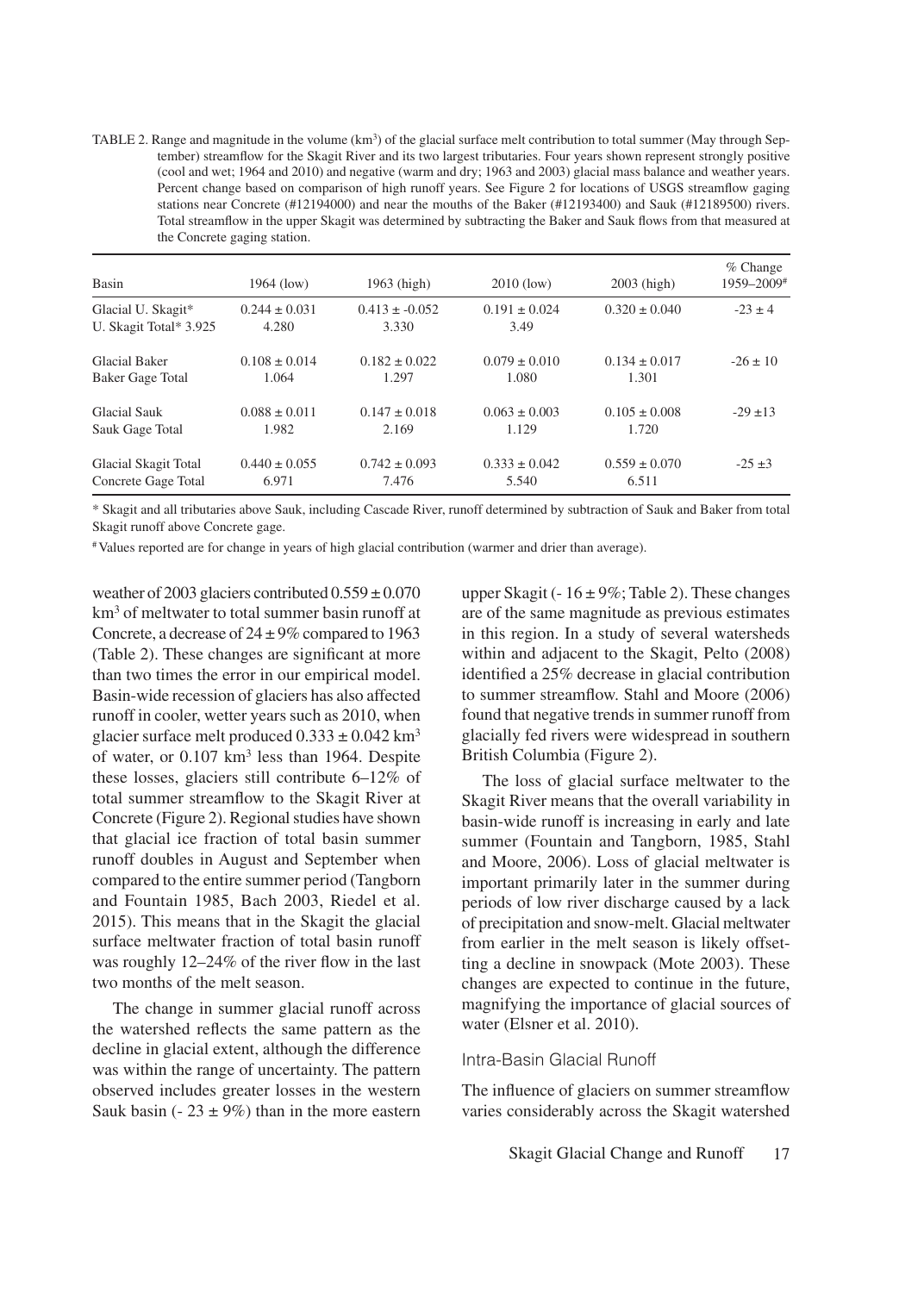depending on scale, glacial hypsometry, and distance inland from the Pacific Ocean source of moisture. More than half of the modern glacial surface melt was from the upper Skagit valley, including the Cascade River (Figure 2, Table 2). Glaciers in the Sauk valley provide another 20% and those in the Baker 24%. Suiattle River, White Chuck River, Baker River, Cascade River, and Thunder Creek remain as the primary glaciallyfed streams in the Skagit (Figure 8).

Thunder Creek in the upper Skagit has an extensive glacial cover of 13% and includes Fisher Creek and Thunder Creek HUC6 basins (hydrologic unit code; Figure 8; Seaber et al. 1987). This watershed has a favorable geographic position 100 km east of Puget Sound between the high-elevation Pacific and Skagit hydrologic crests (Figure 2). In this setting the basin receives the benefit of higher precipitation in a maritime-influenced highland climate, and the cooler accumulation season temperatures associated with the inland continental highland climate. We estimate Thunder Creek glacial surface melt runoff produced  $0.107 \text{ km}^3$  in summer 2003, or about 20% of the glacial total in Skagit River at Concrete. Despite the loss of 4.67 km2 of glaciers in the last fifty years, Thunder Creek streamflow has changed less than six other large basins in the Puget Sound watershed (Pelto 2008) because the recession of glaciers has mitigated the loss of snow. Indeed, Frans (2015) found that summer runoff had increased on Thunder Creek from 1970 through 2009.

At a finer resolution, the Skagit has 75 subbasins at the HUC6 scale (Figure 8). There are 31 HUC6 basins with no glaciers and 44 with glaciers, but 32 of those with glaciers have less than 3% glacial cover. Since 1959, Big Creek basin has lost all of its glaciers, although it is also one of the smallest at 55 km2. Four other basins now have less than 0.1 km<sup>2</sup> of ice remaining and are likely to lose it in the next decade; all are located at the lower end of valleys (White Chuck River and Cascade River), or far to the east and on the leeward side of major hydrologic divides (upper Lightning Creek and Skagit headwater HUCs). The three HUC6 basins that lost the most glacial cover, and therefore had the largest reductions

in glacial runoff, are Pass Creek (44%), Goodell Creek (41%) and the upper Whitechuck (33%). In terms of area lost, the eight basins that were the most glaciated in 1959 lost 15.33 km2 by 2009, half of the total Skagit loss.

### Volume Loss

The average cumulative annual mass balance for five Skagit watershed glaciers from 1959–2009 was -  $20.35 \pm 3.63$  m w.e. and represents a layer of water lost from the surface of all the Skagit glaciers (Figure 6). Average cumulative annual mass balance was made significantly lower by the inclusion of data from South Cascade Glacier—the lowest elevation glacier monitored. We included it for our glacial surface meltwater estimate given the amount of ice lost in the Skagit basin at the altitude of 1650–2000 m (Figure 3). When the cumulative annual mass balance was multiplied by the decreasing area in 10-year intervals that were then summed, combined glacial volume loss between 1979 and 2009 was  $3.01 \pm 0.69$ km3 w.e. The large error was due to uncertainty in the 1959 and 2009 maps (5%), the 1959–1992 reconstructed cumulative annual mass balance (10%; Granshaw, 2001), and in the maps used to correct the 1993–2009 surface mass balance estimates. Annual errors in the measurement of mass balance are compensating, and were determined by the square root of the sum of errors squared (Taylor 1997).

Granshaw and Fountain (2006) used scaling techniques based on glacier size/volume relationships to estimate glacial volume loss in North Cascades National Park at  $-0.8 \pm 0.3$  km<sup>3</sup> from 1958–1998. The park is roughly one-third the size of the Skagit basin, contains 65 fewer glaciers, and encompasses the higher, eastern part of the basin where there are few large, low elevation glaciers such as those on Glacier Peak and Mount Baker (Figure 2). Considering these factors, the large error in both of our approaches, and the very negative annual mass balances from 2003–2009 (Figure 4), these estimates are comparable. Our volume loss estimates are within the range of those determined by Pelto (2008) in six watersheds within and near the Skagit basin.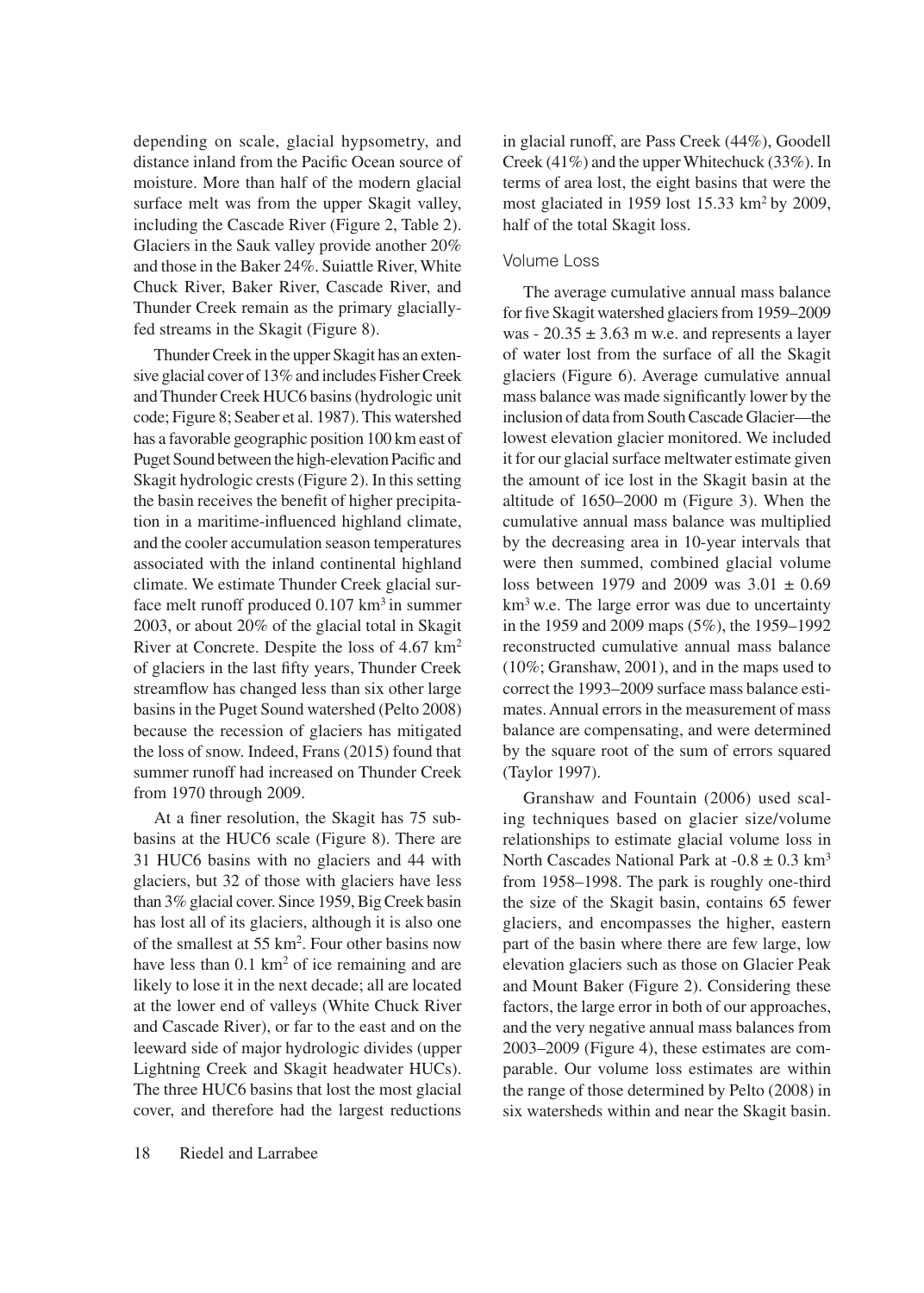

Figure 8. Fraction of glacial cover in Hydrologic Unit Code 6 scale sub-basins of the Skagit watershed in 2009.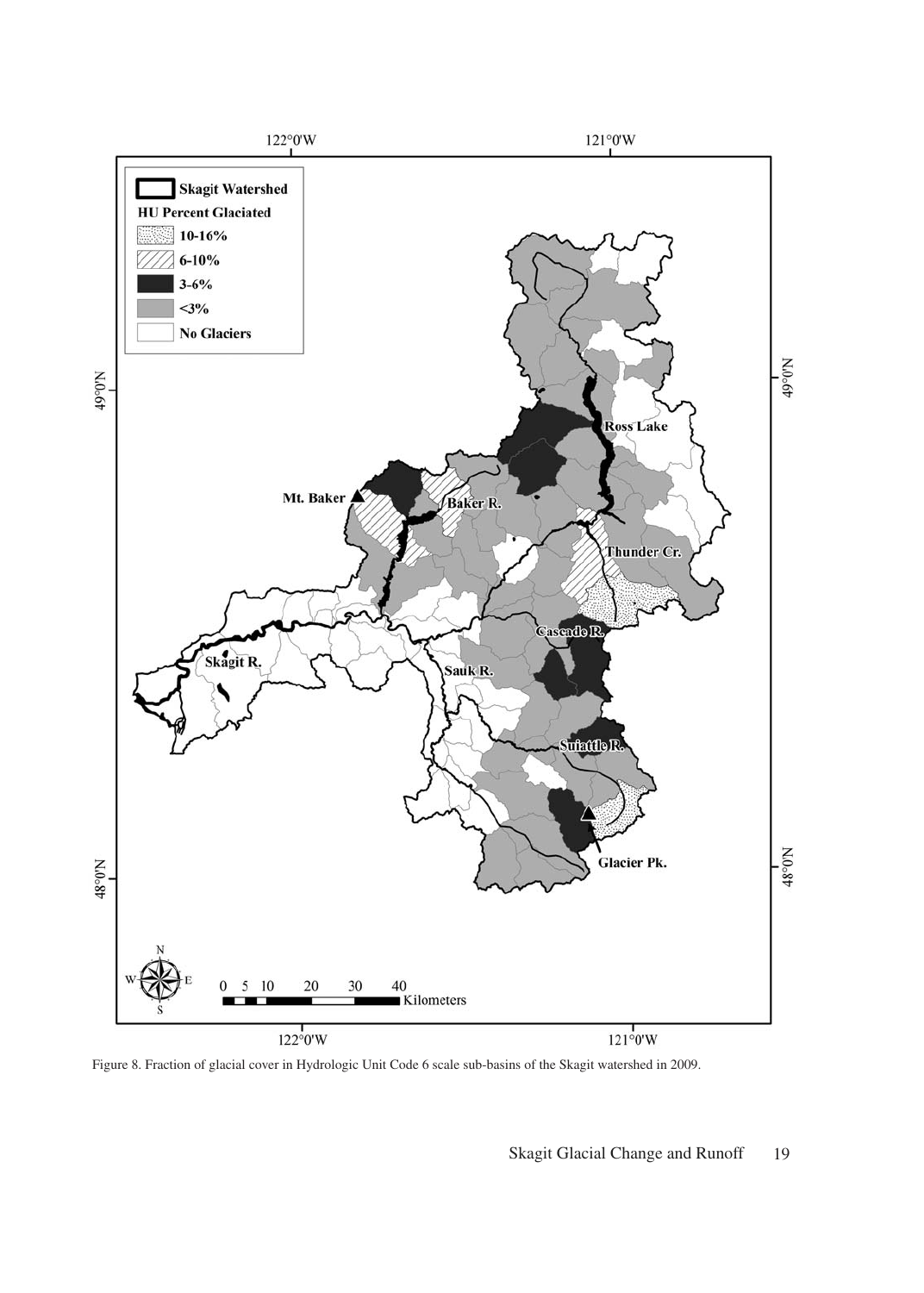Volume losses in that study were determined by use of an average cumulative annual balance of -14 m w.e. between 1984 and 2004 and ranged from 20–40%.

Averaged over 30 years, the loss of glacial volume was  $0.100 \mathrm{km}^3$  each year. We assume that most of the volume lost was glacial ice (not snow), meaning that during the high melt year of 2003 roughly 18% of the total glacial surface meltwater volume reaching the Skagit at Concrete was from loss of 'fossil water' in the form of glacial ice. The ice melt fraction was higher in 2003, when bare ice was exposed earlier in the melt season than in 2010. At North Klawatti Glacier we have observed that the fraction of total summer surface melt due to glacial ice and not snow or firn varies from 6–33%. The ice melt component of glacial surface runoff is important because it reaches the Skagit River after mid-July when rainfall is minimal and snowpack is typically exhausted (Chennault 2001, Bach 2003).

Our estimate of a net loss of Skagit glacier volume from surface melt of  $3.01 \pm 0.69$  km<sup>3</sup> w.e. between 1959 and 2009 represents  $\sim 100$ years of fresh water supply for Skagit County at its current use rate of  $0.029 \text{ km}^3$  annually (7.7) billion gallons; Lane 2004). While undergoing significant changes during this period, the Skagit watershed continues to have more glacial cover than any other large basin in the US outside of Alaska (Fountain et al. 2007).

# **Conclusions**

Our approach to estimating glacial surface melt contribution to total summer runoff in the Skagit basin provides a more robust estimate than those made by Post et al. (1971) and Drost and Lombard (1978), and is an empirical benchmark to compare with experimental approaches currently being tested. Changes in the areal extent and hypsometry of glaciers in the Skagit River watershed were combined with observations of surface melt on monitored glaciers to quantify glacial contribution to summer streamflow. Glacierized area in the Skagit basin declined  $32.02 \pm 15.42$  km<sup>2</sup>, or 19%, since 1959, although losses were generally greater in the western part of the watershed between the elevations of 1600–2200 m. Today there are 31 HUC6 sub-basins within the Skagit watershed that have no glaciers and 44 with them, but 32 of those with glaciers have less than 3% glacial cover. The only tributaries that continue to support moderate glacial cover (> 6%) are Thunder Creek, Suiattle River, White Chuck River, Cascade River, and Baker River.

Loss of glacial cover and an average cumulative annual mass balance of  $-20.35 \pm 3.63$  m w.e. in the past 50 has led to a  $24 \pm 9\%$  decline in the glacial contribution to summer streamflow during warm dry years and a loss in volume of  $3.01 \pm 0.69$  km<sup>3</sup>. The loss of ice in the watershed represents roughly 100 years of fresh water supply for Skagit County at its current rate of consumption (Lane 2004). Despite these losses, glaciers continue to supply 6–12% of the water passing the Concrete gaging station from May through September, and roughly twice that fraction in August and September. The results of our study confirm the importance of glaciers to the Skagit River's surface water balance at a critical time of year when precipitation is low and snow melt from non-glaciated mountain slopes is exhausted. The cold, glacial water therefore provides stability to aquatic ecosystems, the hydroelectric industry, agriculture, and fresh water supplies in Puget Sound's largest watershed.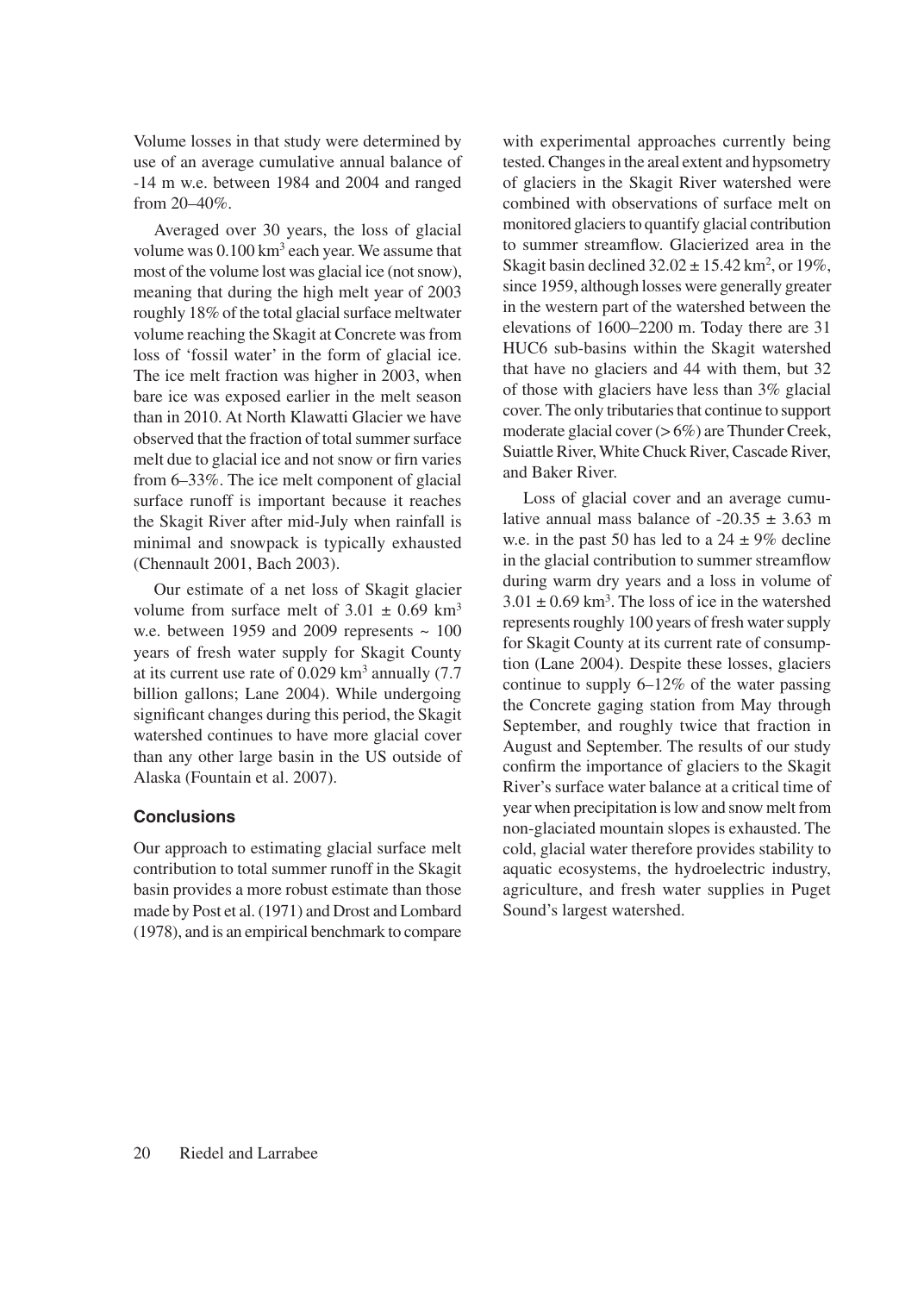#### **Literature Cited**

- Bach, A. 2003. Snowshed contributions to the Nooksack River watershed, North Cascades Washington. Geographical Review 92:192-212.
- Bidlake, W. R., E. G. Josberger, and M. E. Savoca. 2010. Modeled and measured glacier change and realted glaciological and meteorological conditions at South Cascade Glacier, Washington, balance years 2006 and 2007. US Geological Survey Scientific Investigations Report 2010-5143.
- Bitz, C. M., and D. S. Battisti. 1999. Interannual to decadal variability in climate and the glacier mass balance in Washington, Western Canada, and Alaska. Journal of Climate 12:3181-3196.
- Bolch, T., B. Menounous, and R. Wheate. 2010. Landsatbased inventory of glaciers in western Canada, 1985–2005. Remote Sensing of Environment 114:127-37.
- Brown, C. 2011. Estimation of annual mass balance and Little Ice Age equilibrium line altitude depression of Mount Baker glaciers. M.S. Thesis, Simon Fraser University, Vancouver, BC.
- Brown, L. E., D. M. Hannah, and A. M. Milner. 2005. Spatial and temporal water column and streambed temperature dynamics within an alpine catchment: Implications for benthic communities, Hydrologic Processes 19:1585-1610.
- Chennault, J. W. 2001. Modeling the contributions of glacial meltwater to streamflow in Thunder Creek, North Cascades National Park, Washington. M.S. Thesis Western Washington University, Bellingham.
- Cogley, J. G., R. Hock, and L. A. Rasmussen. 2011. Glossary of mass balance and realted terms: Paris International Association of Cryosphere Science. IHP-VII technical Documents in Hydrology 86:124.
- Davey, C. A., K. T. Redmond, and D. B. Simeral. 2006. Weather and climate inventory, National Park Service, North Coast and Cascades Network. Natural Resource Technical Report NPS/NCCN/NRTR— 2006/010. National Park Service, Fort Collins, CO.
- Dick, K. 2013. Glacier change of the North Cascades,Washington, 1900–2009. M.S. Thesis, Portland State University, Portland, OR.
- Drost, B. W., and R. E. Lombard. 1978. Water in the Skagit River basin, Washington. Washington State Department of Geology, Olympia.
- Elsberg, D. H., D. H. Harrison, K. A. Echelmeyer, and R. M. Krimmel. 2001. Quantifying the effects of climate and surface change on glacier mass balance. Journal of Glaciology 47:649-658.
- Elsner, M., M., L. Cuo, and N. Voisin. 2010. Implications of 21st century climate change for the hydrology of Washington state. Climatic Change 102: 225-260.
- Franklin, J. F., and Dyrness, C. T. 1973. Natural Vegetation of Oregon and Washington. US Forest Service Technical Report PNW-8.
- Frans, C. D. 2015. Implications of glacier recession for water resources. Ph.D. Dissertation University of Washington, Seattle, WA.
- Fountain, A. G., and W. V. Tangborn. 1985. The effect of glaciers on streamflow variations. Water Resources Research 21:579-586.
- Fountain, A. G., M. Hoffman, K. Jackson, H. Basagic,T. Nylen, and D. Percy. 2007. Digital outlines and topography of glaciers of the American west. USGS Open File report 2006-1340.
- Granshaw, F. D., and A. G. Fountain. 2006. Glacier change (1958–1998) in North Cascades National Park Complex, Washington, USA. Journal of Glaciology 52:251-256.
- Granshaw, F. G. 2001. Glacier Change in the North Cascades National Park Complex, Washington State USA 1958–1998. M.S. Thesis, Portland State University, Portland, OR.
- Huss, M., A. Bauder, and M. Funk. 2009. Homogenization of long-term mass-balance time series. Annals of Glaciology 50:198-206.
- Josberger, E., W. Bidlake, R. March, and B. Kennedy. 2007. Glacier mass-balance fluctuations in the Pacific Northwest and Alaska, USA. Annals of Glaciology 46:291-296.
- Krimmel, R. M. 1996. Glacier mass balance using the gridindex method*. In* S.C. Colbeck (editor), Glaciers, Ice Sheets and Volcanoes—A Tribute to Mark F. Meier, US Army Corps of Engineers Special Report 96-27, Cold Regions Research and Engineering Laboratory, Hanover, NH. Pp. 62-68.
- Lane, R. C. 2004. Estimated domestic, irrigation, and industrial water use in Washington, 2000. US Geological Survey Scientific Investigations Report 20045015.
- Mass, C. 2008. The Weather of the Pacific Northwest. University of Washington Press. Seattle.
- Mantua, N., I. Tohver, and A. F. Hamlet. 2010. Climate change impacts on streamflow extremes and summertime stream temperature and their possible consequences for freshwater salmon habitat in Washington State. Climatic Change 102:187-223.
- Mayo, L. R., M. F. Meier, W. V. Tangborn. 1972. A system to combine stratigraphic and annual mass-balance systems: Contribution to the International Hydrologic Decade. Journal of Glaciology 11:3-14.
- Mayo, L. R. 1992. Internal ablation—an overlooked component of glacier mass balance. Abstract H22A-9. Eos, Transactions, American Geophysical Union, 73:180.
- McCabe, G. J. Jr., and A. G. Fountain. 1995. Relations between atmospheric circulation and mass balance of South Cascade Glacier, Washington, USA. Arctic and Alpine Research 27:226-233.
- Meier, M. F. 1958. Research on South Cascade Glacier. The Mountaineer 51:40-47.
- Minder, J. R., P. W. Mote, and J. D. Lundquist. 2010. Surface temperature lapse rates over complex terrain:

Skagit Glacial Change and Runoff 21